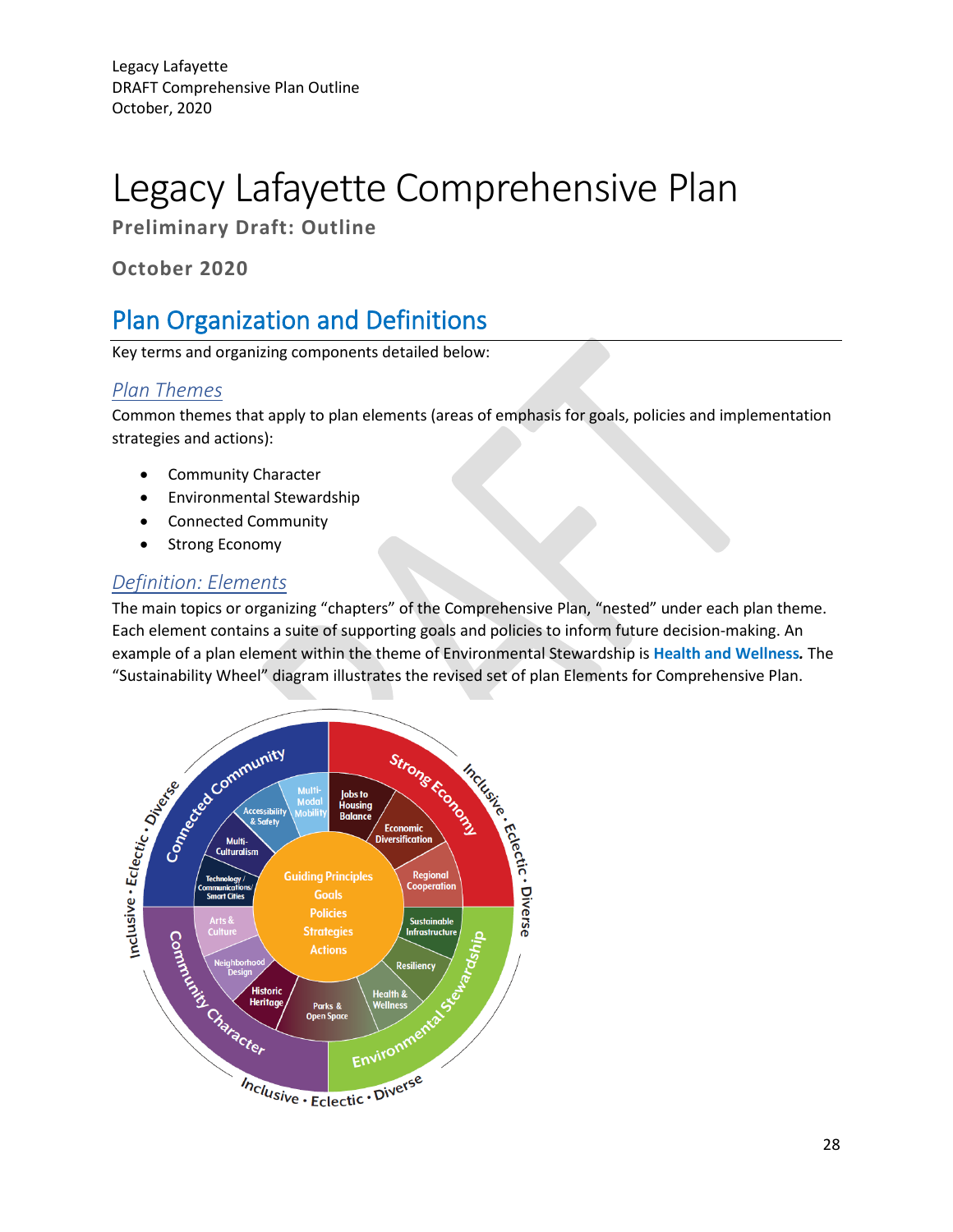#### **Elements:**

- Arts & Culture
- Neighborhood Design
- Historic Heritage
- Parks & Open Space
- Technology / Communications / Smart Cities
- Accessibility & Safety
- Multi-Culturalism
- Multi-Modal Mobility
- Health & Wellness
- Resiliency
- Sustainable Infrastructure
- Regional Cooperation
- Economic Diversification
- Jobs to Housing Balance

# *Definition: Guiding Principle*

Each plan theme is framed by a guiding principle. A guiding principle reflects the community's vision for each plan theme, and begins with the words "Lafayette will". An example of a guiding principle for the Environmental Stewardship theme may be **"Lafayette will protect and enhance its natural environment and scenic vistas, with particular emphasis on open lands preservation."**

# *Definition: Goals*

A goal is a qualitative statement of desired direction or future conditions. Goals read like directives to the community at-large and start with the word "To". Goals should be carefully crafted to ensure that they are achievable. Each element should be limited to one or two achievable goals to emphasize their importance. An example of a goal for the Parks & Open Space element may be **"To establish an interconnected "green" physical framework of open lands, natural areas, wildlife corridors and habitat areas using a variety of conservation methods."**

# *Definition: Policies*

Policies are statements of the City's official position to inform decision-making for all growth, development, and land-use matters. A policy begins with the words "The City shall". An example of a policy for the Natural Systems element goal listed above may be **"The City shall endeavor to purchase as open space any land within the planning area that has been designated as rural preservation or community buffer under an Intergovernmental Agreements (IGA) to which the City is a signatory."**

# *Definition: Strategies*

A statement of a specific approach directed toward the achievement of a plan theme goal. An example of a strategy for the Neighborhood Design element goal listed above may be "Use Intergovernmental Agreements (IGA's), Transferable Development Rights (TDR's), Purchased of Development Rights (PDR's)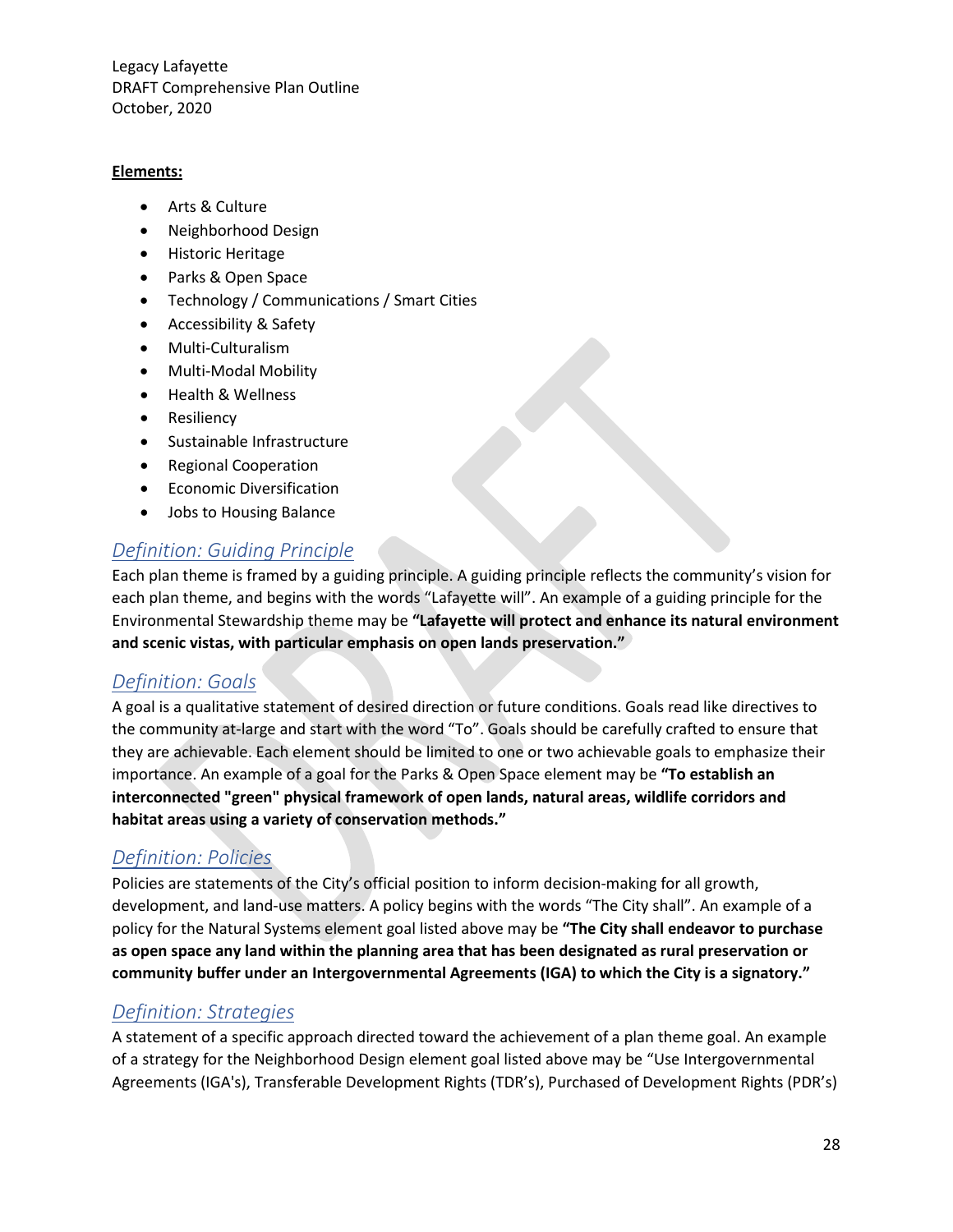and other cooperative land management tools to ensure that development occurs within appropriate locations and at the appropriate rates."

### *Definition: Actions*

A statement of an initiative based on its potential to implement a key strategy. An example of an action for the strategy listed above may be "Work with Boulder County to designate appropriate receiving and sending sites within the Planning Area as part of the Transfer of Development Rights Intergovernmental Agreement."

Actions can be assigned to a general category, such as:

- Regulations (e.g., code changes)
- Plan development/revisions
- Public/capital improvements
- Policy changes/updates (including development review processes, unless codified)
- Programs
- Coordination & Partnerships
- Financial Mechanisms

### *Definitions: Metrics / Indicators*

Each plan theme will include a handful (anywhere from two to five) of metrics/indicators as ways to monitor the progress and impacts of the plan over time. These are measurable and have a known and reliable data source. Baseline values can be provided if data is available. Ideally these will represent progress towards achieving the vision and guiding principle. There may not be a 1:1 ratio of indicators to elements if data are unavailable.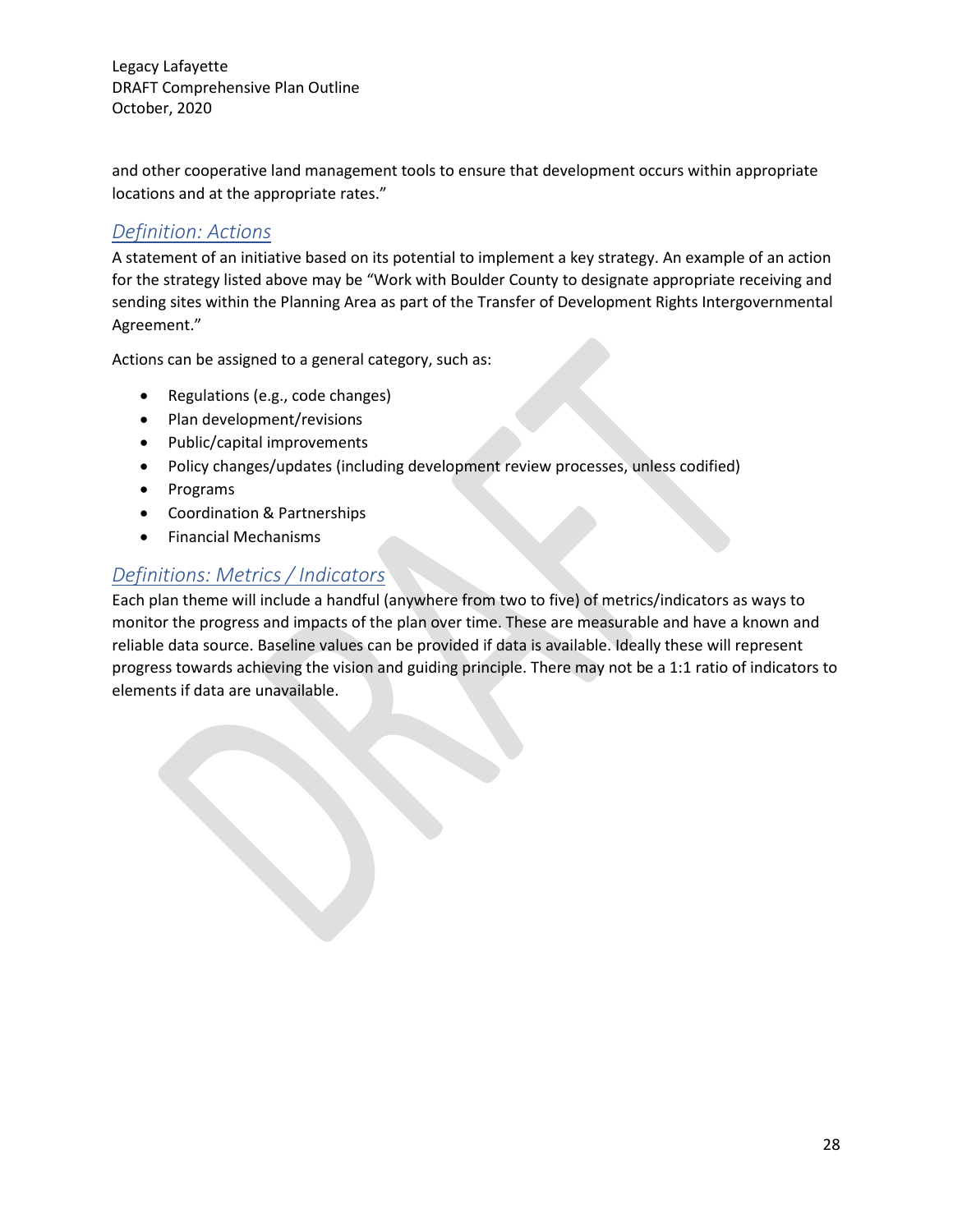# Vision

# Vision Statement

A statement of a community's vision for its future. An example is Lafayette's current vision statement:

**"Lafayette's panoramic view of the Rocky Mountains inspires our view into the future. We value our heritage, our unique neighborhoods, our environmental values, a vibrant economy and active lifestyles. We envision a future that mixes small town livability with balanced growth and superior city services."**

# Community Character Theme

# Guiding Principle – Community Character:

Lafayette will grow and reinvest strategically to complement the community's small town and historic character, strengthen its unique neighborhoods, and maintain its focus on arts, culture, and the natural environment.

# Elements – Community Character

# Arts & Culture

**Goal 1:** To develop a master plan for the City of Lafayette Arts & Cultural Resources Department and affiliated advisory groups in order to have a comprehensive, achievable approach to the enhancement and expansion of arts and cultural services, programs and events throughout the community, and provide those opportunities to all residents

- **Policy 1.1:** The City shall periodically evaluate and update the City ordinances that establish and define the Lafayette Cultural Arts Commission and the Lafayette Public Art Committee.
- **Policy 1.2:** The City shall work with public and private sector and community partners to enhance and expand programming and events and cultural offerings throughout and around Lafayette.
- **Policy 1.3:** The City shall utilize the arts as an engagement tool to support all of the major theme areas of this Comprehensive Plan.

#### Strategies:

• Explore the potential implementation of additional community programming and events that would highlight and engage different cultures.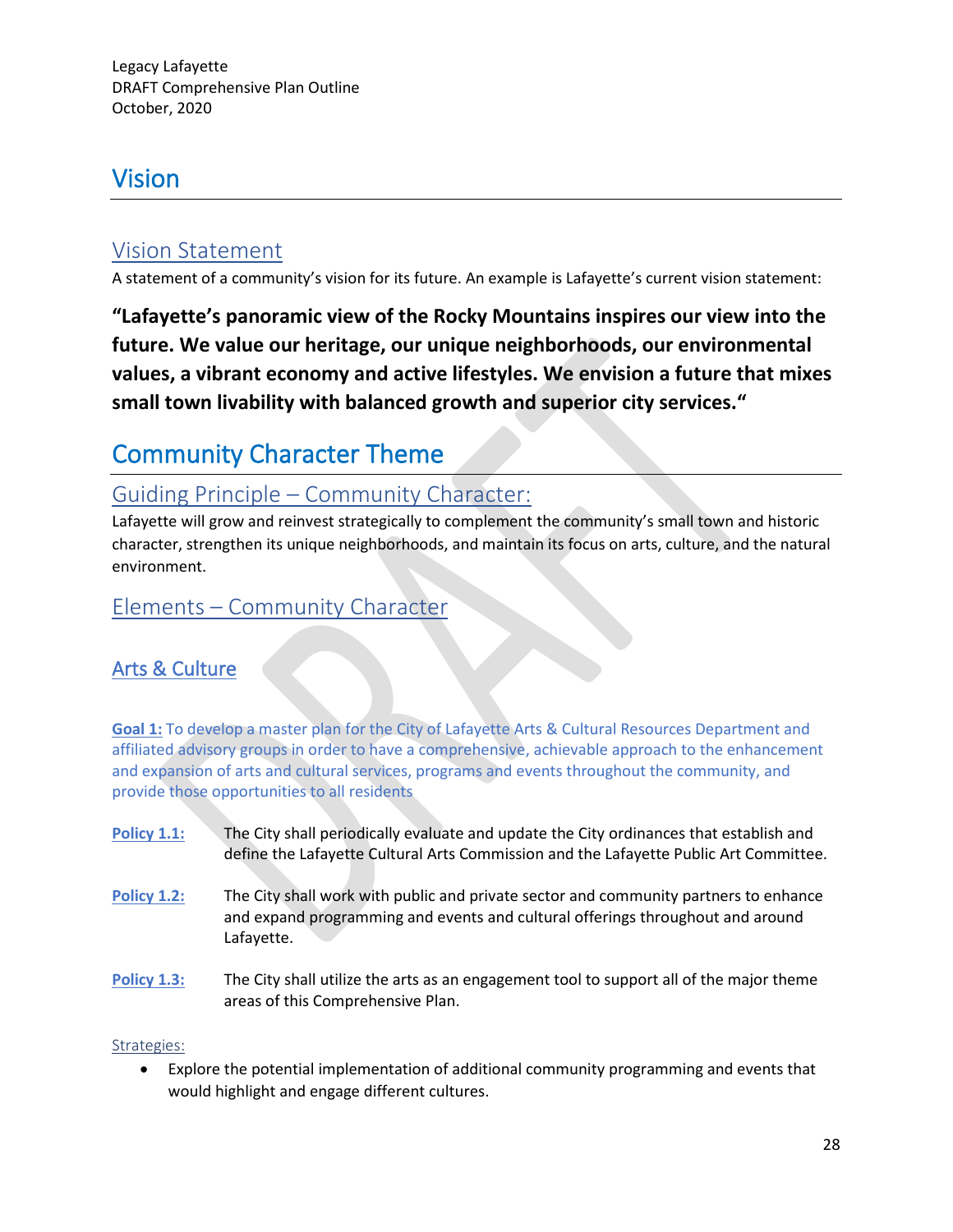- Explore the potential implementation of additional community programming and events geared to the IDD (Intellectual and Developmentally Disabled) community.
- Maximize the use of City staff and financial resources by partnering with and/or supporting community groups and businesses in carrying out the range of community events and programming in Lafayette, where feasible, in order to minimize the use of City staff time and financial resources.
- Whenever possible, collaborate with county, regional and state partners to achieve the goals of this plan.
- Investigate if there is community support to expand dedicated funding to further support the community's desired level of programing and arts facilities.
- Pursue grants to further support arts and cultural activities in the City.

#### Actions:

- Explore the potential for a winter carnival or winter-themed event for the entire community.
- Identify commercial and/or community partners in each quadrant of the City who would like to potentially collaborate on an arts and culture program in their part of the city.
- Explore providing at least one community-wide program during each season of the year.
- Collaborate with commercial property owners around the 95th and Arapahoe focus area to explore establishing at least one annual arts or cultural event in this focus area, to provide more events in the western portion of the City.
- Work with partners in Boulder County to explore establishing an annual event celebrating Hispanic culture and cuisine.
- Work with partners in Boulder County to explore establishing an annual event celebrating all international cultures in Lafayette.
- Collaborate with local school organizations to explore establishing arts and cultural programming and events specifically geared to diverse and sometimes underrepresented demographic groups, including but not limited to youth, elders, people from different cultures, people of different sexual identity / orientation, and differently abled persons.

#### **Goal 2:** To integrate art within the design of existing and new areas in the City

**Policy 2.1:** The City shall integrate public art within public spaces, where feasible, and encourage public art on private properties throughout the City.

#### Strategies:

- Leverage the regulatory tools of the City to encourage the integration of public art
- Commit City funding, and the securing of outside funding, to support public art around Lafayette

#### Actions:

- Explore opportunities to dedicate at least one percent of capital project budgets to the design and installation of public art.
- Secure grants for public art projects in Lafayette.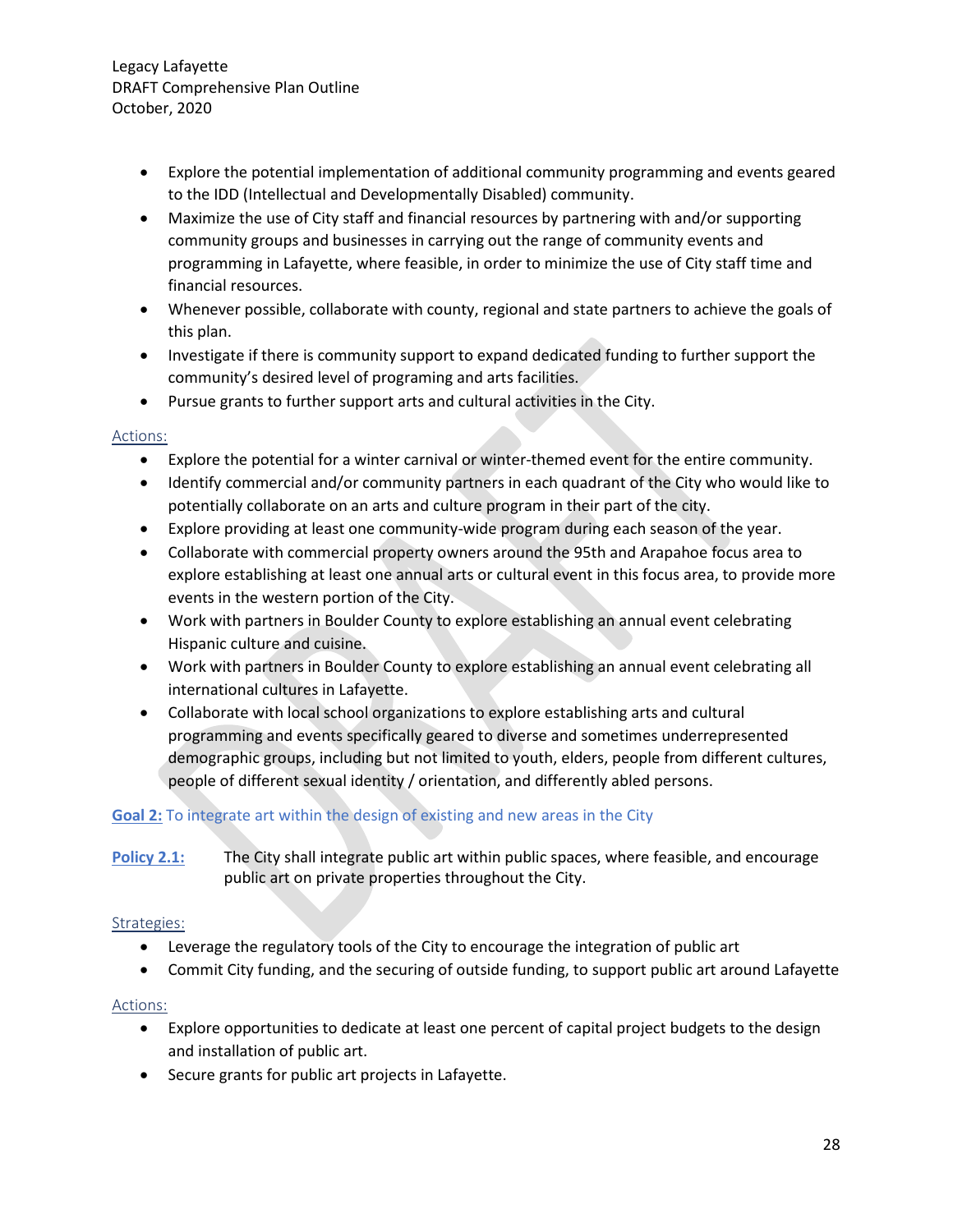- Continue to dedicate a portion of building permit fees to a fund dedicated to providing public art throughout the community.
- Require new development to include a public art component as a condition of approval.
- Require public art on private property to maintain such public art through a development agreement or similar agreement.

# Neighborhood / Local Design

**Goal 3:** To encourage the use of design strategies to enhance streetscapes and provide for an enhanced public realm

**Policy 3.1:** The City shall enhance design considerations in the development review process.

#### Strategies:

- Leverage the City's regulatory standards to enhance community design standards.
- Provide for greater community oversight over the development process, to enhance community design

#### Actions:

- Institute a "complete streets" policy and associated design guidelines to guide the design of particular streets, as improvements are made or adjacent developments are completed
- Update the City's design standards and codes as they pertain to the design of public spaces

#### **Goal 4:** To encourage the completion of connections from local neighborhoods to parks and open space areas and community destinations

**Policy 4.1:** The City shall identify off-site gaps in neighborhood connectivity during the development review process.

#### Strategies:

• Continue to fill in gaps in neighborhood connectivity where there are missing connections..

#### Actions:

- Complete a multi-modal transportation plan to designate specific alignments for the installation of future sidewalk and/or trail connections in the City. The plan will draw from the Map P: Connectivity Framework from the 2019 PROS plan in order to identify proposed connections of multi-use trails, urban trails, bike lanes and detached sidewalks.
- Explore grants and other funding to fill connection gaps in different areas of the community.
- Update the city's design standards and development codes as they pertain to neighborhood connectivity.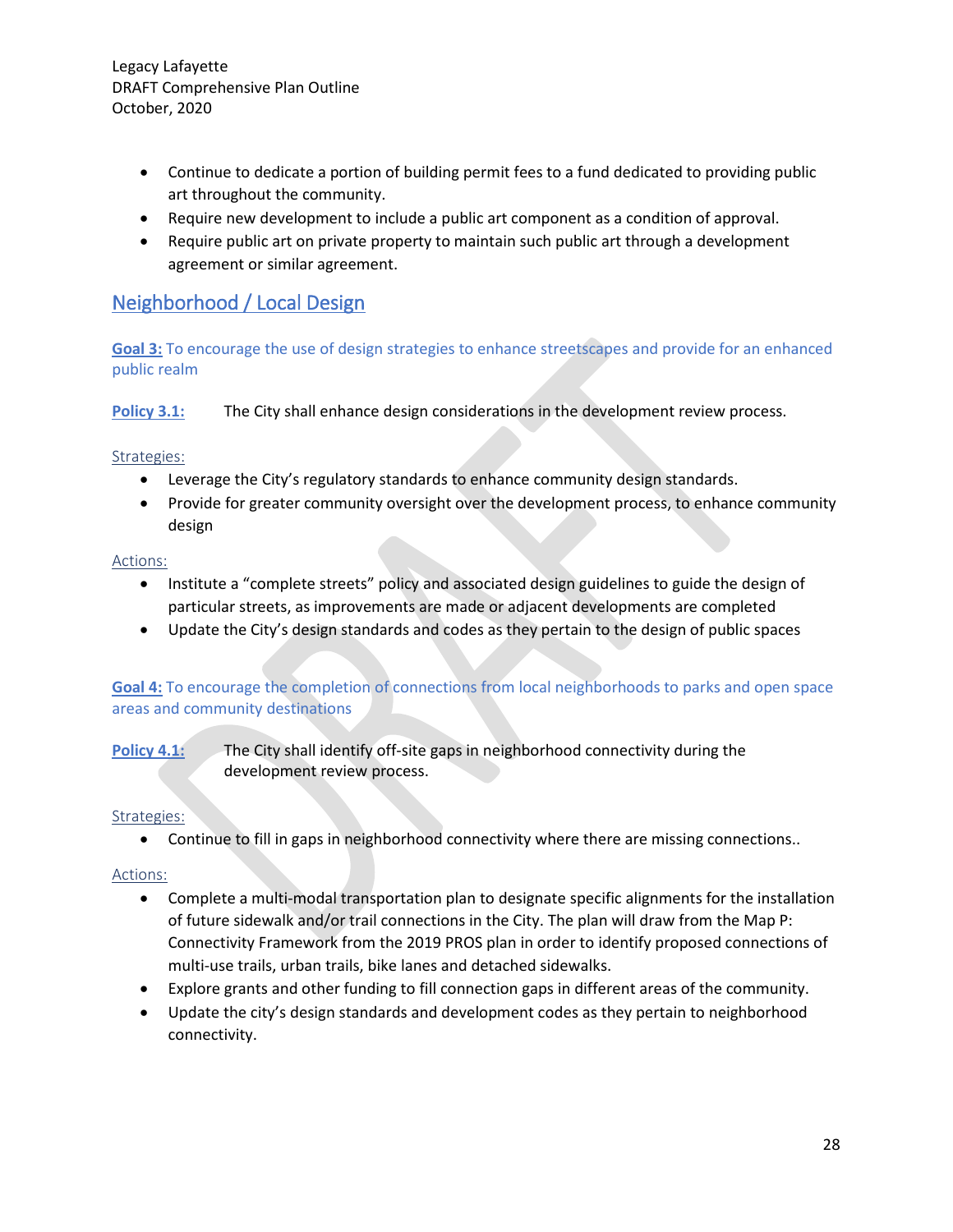**Goal 5:** To encourage the completion or enhancement of neighborhood destinations and other areas of community activity, in different neighborhoods around the City.

**Policy 5.1:** The City shall explore working with public and private sector partners to implement neighborhood destination features (such as gathering places and parks, or other amenities that attract residents and visitors)

#### Strategies:

• Complete more detailed planning and design for neighborhood destinations identified in the Comprehensive Plan and secure public and private sector funding for these improvements

#### Actions:

- Integrate plans for public improvements associated with neighborhood destinations into the City's Capital Improvement Plan.
- Seek out grants and other sources of outside funding for various neighborhood destination improvements.
- Complete plans for public improvements geared to the needs of the IDD community.

# Historic Heritage

#### Goal 6: To ensure the protection, rehabilitation, and adaptive re-use of historic resources in the City.

Policy 6.1: The City shall explore opportunities to provide city funding and / or tax incentives to projects involving the rehabilitation or adaptive re-use of historically designated properties in Lafayette.

#### Strategies:

- Continue to fund programs through the Historic Preservation Board and Lafayette Urban Renewal Authority which provide rehabilitation options for older buildings in the community.
- Promote State Historic Tax Credit programs.

#### Actions:

- Set aside funding for the Façade Improvement program and the Building Improvement grant program.
- Pursue becoming a reviewer of State Historic Tax Credit applications.
- Policy 6.2: Integrate Lafayette's historic resources in the design of new and existing areas of the community.

#### Strategy:

• To the greatest extent possible, preserve and protect existing structures which have historic merit.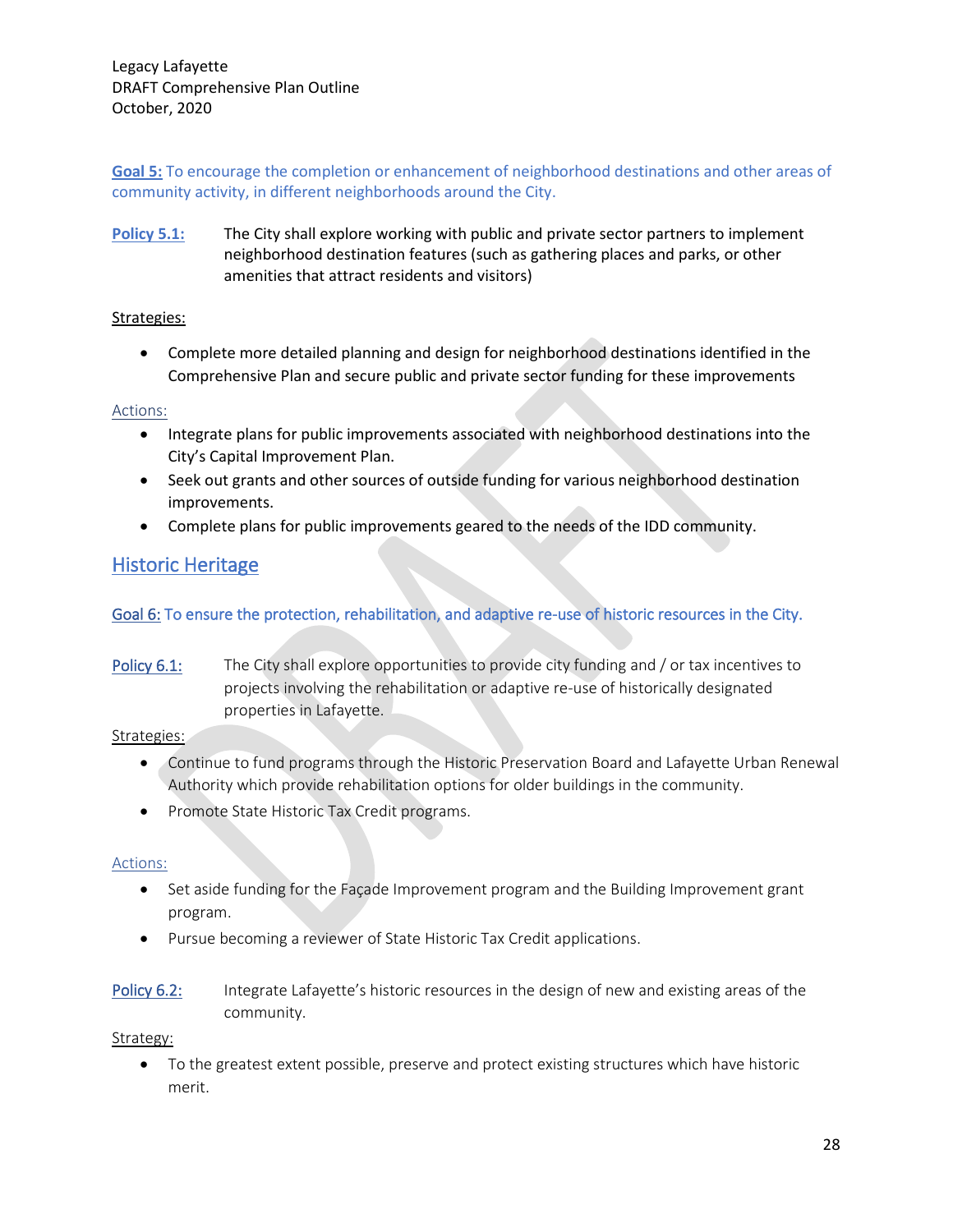#### Actions:

- Review Lafayette Municipal Code Chapters 47 and 26 to revise code to increase opportunities to incorporate existing historic structures into the redevelopment of sites.
- Refer development plans to the Historic Preservation Board which will impact existing historic structures and potentially historic structures.
- Encourage the development community to preserve and adaptively reuse existing structures.

#### Policy 6.3: Support the implementation of the Historic Preservation Plan

#### Strategies:

- Encouraging the listing of building and sites and potentially districts on the local landmark register.
- Support the surveys of historic structures and areas throughout the community
- Provide educational material to the community about the advantages of landmarking the community
- Communicate with property owners who's site is found to have historic merit about the landmarking process

#### Actions:

- Provide funding for surveys
- Pursue grants for surveys
- Provide space on the Historic Preservation Board website to disseminate information
- As appropriate, take forward applications to the Historic Preservation Board and City Council for landmarking review.

# Parks, Recreation and Open Space

#### **Goal 8: To Continue Focusing Attention on Advancing a Healthy and 'Active Lafayette'**

**Policy 8.1:** The City shall promote collaboration internally and with outside organizations to advance the community's goals for healthy and active living.

#### **Strategies**

- Design Cultural and Arts Programs that respond to service assessment outcomes.
- When appropriate, formalize partnerships with organizations which share values (concerning Parks, Recreation and Open Space) to maximize resources.
- Promote the integration of Lafayette schools (including the Boulder Valley School District) as key partners in promoting Parks, Recreation and Open Space.

#### Actions

• TBD (based upon input from parks and open space staff)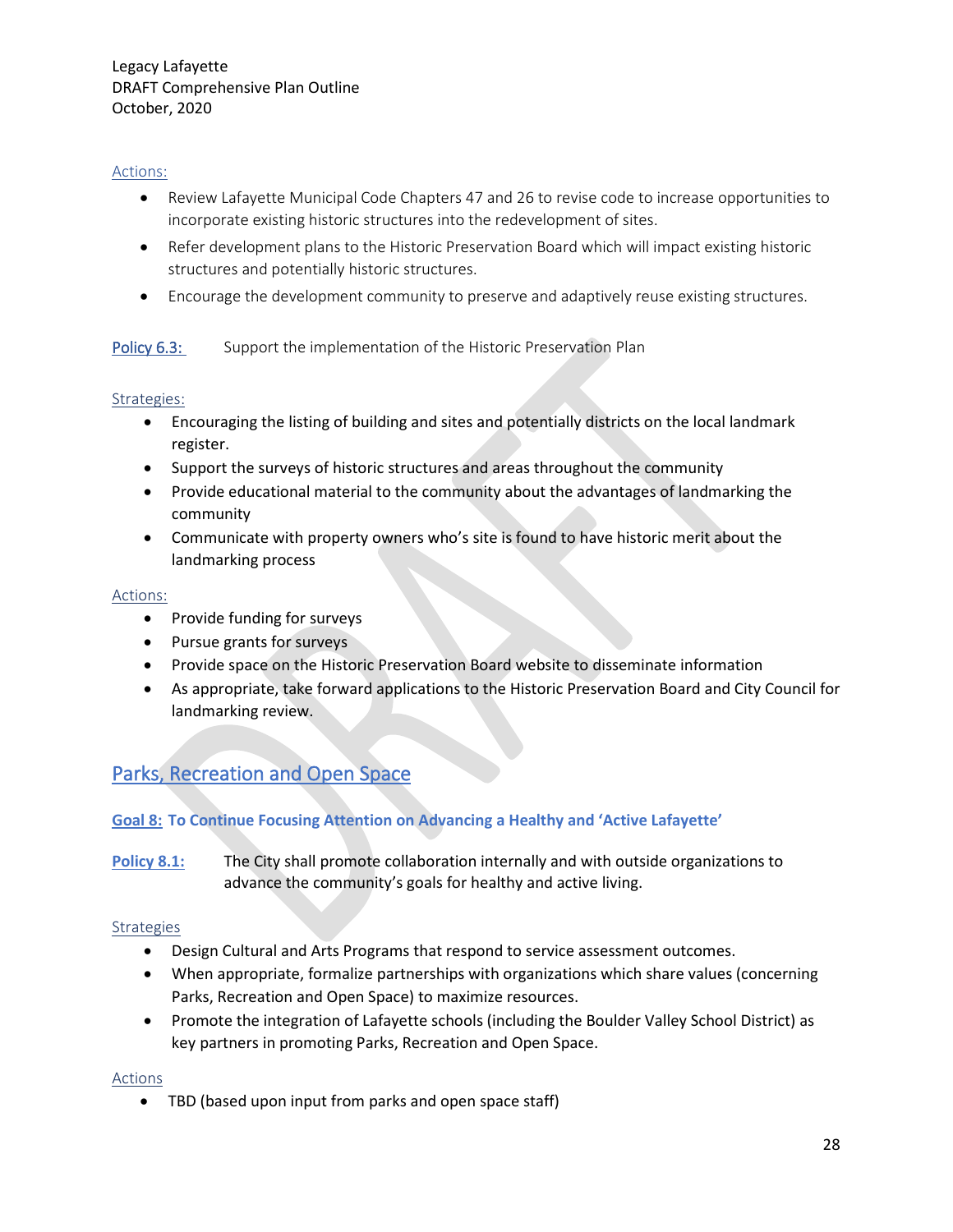**Goal 9:** To provide, where appropriate, high-quality outdoor recreation and trail opportunities that are compatible with associated Open Space lands, provide high quality access between Open Space, parks, and community destinations, and minimize adverse impacts to the environment.

**Policy: 9.1:** The City shall promote collaboration with the development community and with other organizations in the local area to achieve the community's goals for high quality outdoor recreation and trail opportunities

#### Strategies

- Identify a multi-tiered trail network on open space lands in connection with other City-owned lands, local amenities, and businesses
- As part of the development review process, identify trail connection priorities within the greater Lafayette region
- Conduct an annual review of Map P (from the PROS Plan) with the LOSAC committee to determine the best routes for future trail connections, providing the least impact on wildlife and the environment.

#### Actions

- Complete the multi-modal transportation plan to designate specific alignments for the installation of future sidewalk and/or trail connections in the City.
- Continue to utilize Maps O and P from the 2019 City of Lafayette Parks, Recreation and Open Space Master Plan to identify trail priorities and connectivity opportunities.
- Design future trail and sidewalk connections, and related amenities such as benches, to serve seniors and the IDD community
- Fund, design, and construct prioritized additions and connections annually, working to achieve the established goal

#### **Goal 10:** To provide healthy living program offerings that fill identified service gaps

#### **Policy 10.1:** The city shall prioritize program offerings consistent with community needs.

#### Strategies

- Converse with targeted customer groups by conducting services assessments and program evaluations.
- Design cultural and arts programs in conjunction with the Arts and Cultural Resources Department.
- Formalize partnerships with organizations which share values to maximize resources.

#### Actions

- Promote integration with Lafayette schools as a key partner.
- Conduct surveys and attend listening sessions with community groups.
- Collaborate on developing and marketing art and cultural awareness programs that integrate with healthy living initiatives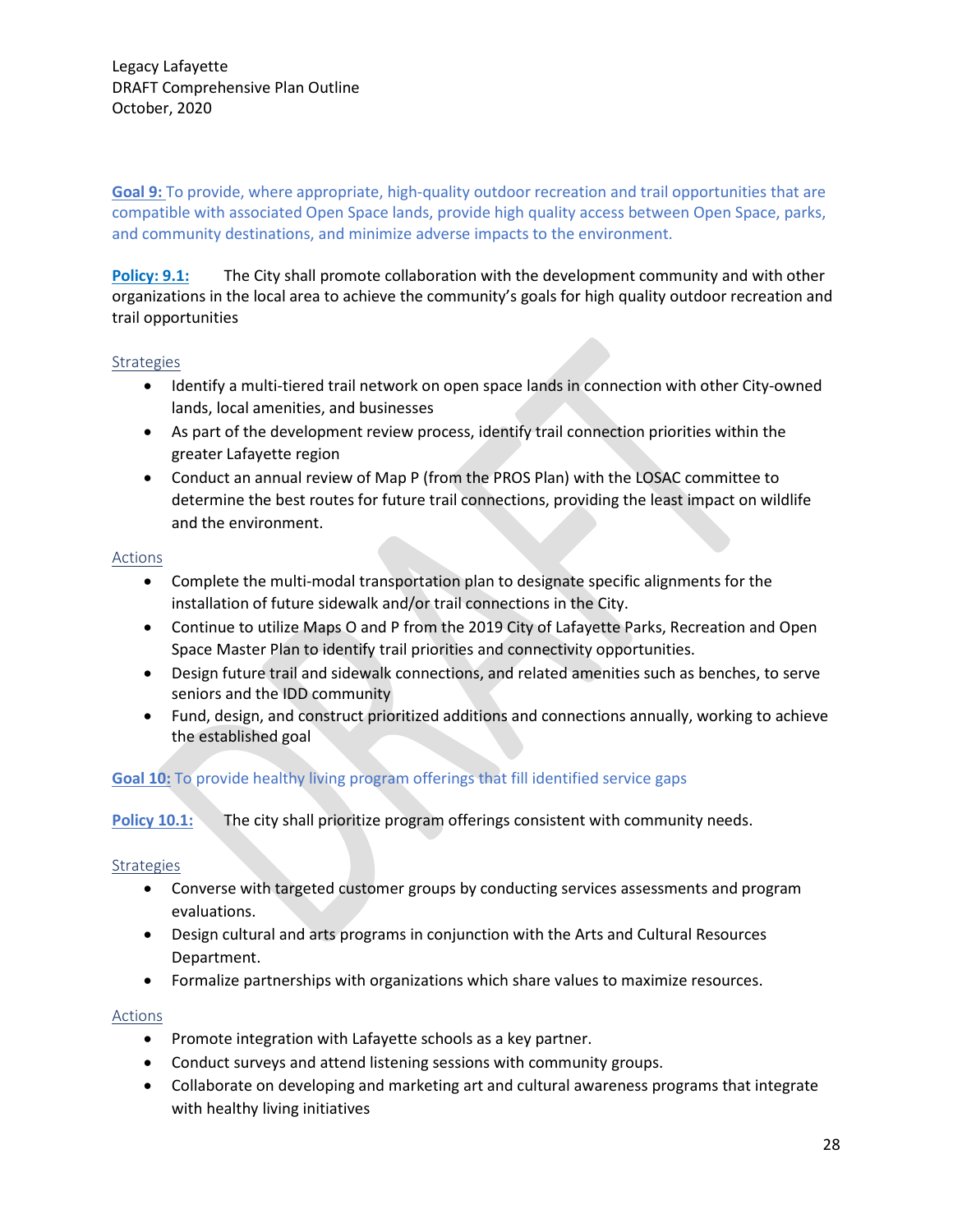**Goal 11:** To administer the Open Space and trails program in a manner that is effective, efficient, and responsive to the ever-changing management needs of Open Space and trails.

**Policy 11.1:** The City shall utilize best practices and draw from customer feedback in operating its Open Space and trails program

#### **Strategies**

- Provide open space staff the training and opportunities to advance their knowledge and acquire resources to remain relevant in meeting the needs and desires of Lafayette community patrons
- Follow guidance and objectives outlined in the PROS Master plan
- Engage citizen committees, composed of industry professionals that reside in Lafayette, to ensure community desires are being heard and met

#### Actions

- Attend industry conferences and trainings for open space staff
- Meet monthly with the Lafayette Open Space Advisory Committee and, whenever emerging issues arise, with the Prairie Dog Advisory Working Group
- In addition to 24 annual outreach and environmental education programs, host an annual Open Space forum, providing residents the opportunity to discuss successes and concerns with Open Space staff and LOSAC.
- Explore the development of an Open Space maintenance facility combining three current locations into one, providing Open Space staff the resources, efficiencies, and effectiveness that we strive to achieve through organizational investment in the Open Space program

**Goal 12:** To develop, manage, and maintain the City's Open Space and trails in a manner that is sensitive to and respectful of adjacent landowners, land uses, and communities.

**Policy 12.1:** The city shall support the advancement of Parks, Recreation and Open Space as an essential community resource and service.

#### **Strategies**

- Work directly with partners, including Boulder County Open Space and neighboring municipalities, to identify and develop regional trail and conservation connectivity, allowing the City to effectively leverage resources and work collaboratively with other industry professionals.
- Provide open lines of communication to residents located adjacent to open space properties, when their property may be impacted by the activities associated with wildlife management.

#### Actions

• Continue to participate in Tech Review meetings with Planning staff in order to review development plans as they pertain to open space and trails.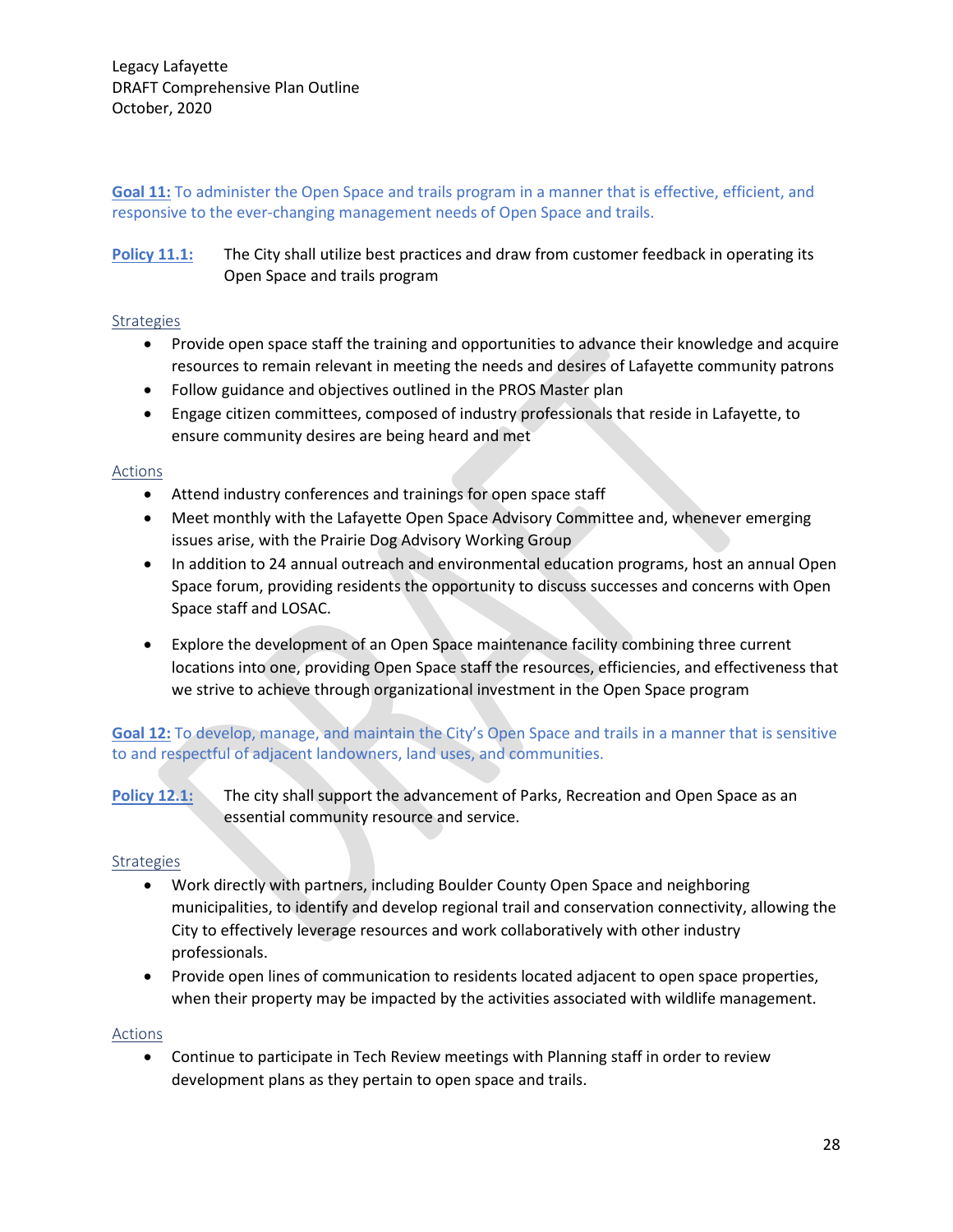- Bring planning updates to LOSAC allowing the committee to speak into the plans and provide technical review as part of the development review process.
- Include Planning updates on LOSAC agendas. Foster open lines of communication with Planning Dept; stay abreast of Planning review process on developments that abut open space property.

# Environmental Stewardship Theme

# Guiding Principle – Environmental Stewardship

Lafayette will demonstrate leadership in environmental stewardship and promote a healthy and resilient community by preserving parks and open space, promoting the use of and education about parks and open space resources and programs, bolstering natural and human-made systems, and using resources efficiently and effectively.

# Elements – Environmental Stewardship

# Parks & Open Space

**Goal 13:** To preserve and enhance significant natural areas and wildlife habitat, as well as the ecological integrity of the greater Lafayette region, while applying a strategic approach to Open Space conservation.

- **Policy 13.1:** The City shall preserve and protect lands that benefit wildlife and represent the Open Space values of the greater Lafayette community.
- **Policy 13.2:** The City shall coordinate conservation efforts that will enhance the overall network of Open Space and Trails.
- **Policy 13.3:** The City shall collaborate with Boulder County, the City and County of Broomfield, the City of Louisville and the Town of Erie on the conservation and management of Open Space areas of mutual interest.

#### **Strategies**

- Continue to target Open Space acquisitions in a way that is consistent with guidelines and objectives outlined in the Lafayette Parks, Recreation, and Open Space Master Plan.
- Evaluate missing sections of the open space and trails network and develop a plan to complete the network.
- Where appropriate, incorporate areas within the 100-year floodplains of Rock Creek and Coal Creek into the Open Space system.
- Identify opportunities to collaborate with neighboring jurisdictions, and other public and private entities, to identify creative solutions for Open Space acquisition and conservation.
- Identify land dedication and conservation opportunities during development proposal review, in accordance with the Parks, Recreation, and Open Space Master Plan.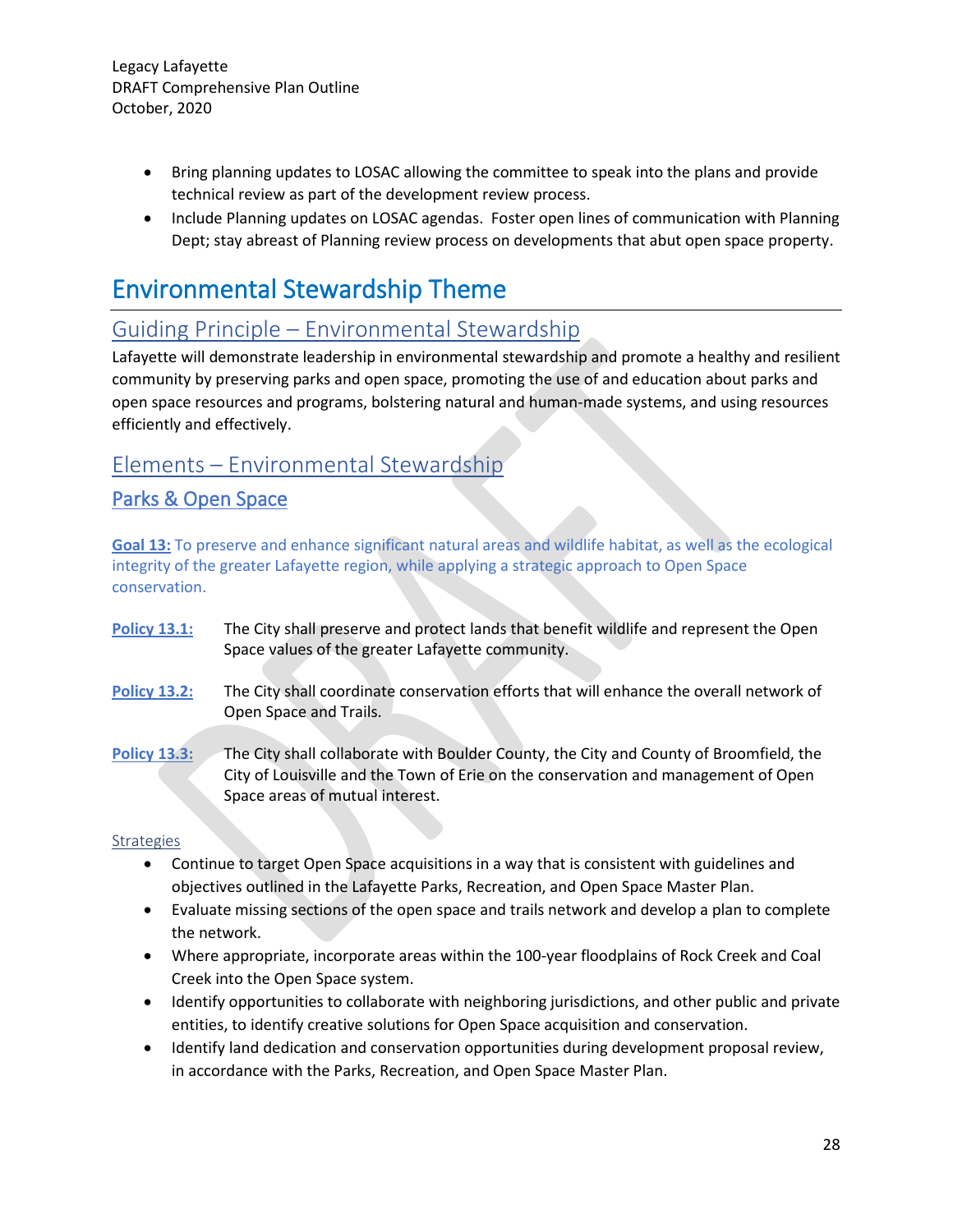#### Actions

• Continue to work with willing sellers and landowners interested in conservation easements or estate protection, and purchase property to meet the City's objectives and goals.

**Goal 14:** To provide an effective and balanced approach to Open Space management that protects and enhances environmental values.

- **Policy 14.1:** The City shall manage the Open Space system to accommodate diverse uses including recreation, agriculture, and wildlife management.
- **Policy 14.2:** The City shall coordinate development to protect and enhance the quality, continuity, and ecological integrity of riparian and other sensitive habitat areas

#### **Strategies**

- Coordinate recreation, wildlife management, and agricultural stewardship activities in accordance with adopted Parks, Recreation, and Open Space Master Plan strategies.
- Locate development outside of riparian and sensitive habitat areas.
- Protect large patches of contiguous habitat areas and the habitat corridors that connect them.
- Restore and enhance native plant communities.

#### Actions

- Continue to work with Planning Dept on issues that involve the City of Lafayette's Prairie Dog Management Ordinance and permitting process.
- Work with Colorado Parks & Wildlife and other pertinent partners in the development of a Citywide Wildlife Conservation Plan.

# Health & Wellness

**Goal 15:** To expand opportunities for community members to access nature and high-quality indoor and outdoor recreation and engagement opportunities which contribute to community members' social interactions, and their physical and mental health.

- **Policy 15.1:** The City shall continue to improve trail connections and add additional amenities and services to meet needs and close service gaps.
- **Policy 15.2:** The City shall encourage multi-department collaborations to provide engagement opportunities such as Story Time in the Park, Music in the Park, Poetry Writing and Plein Air Painting in Open Space
- **Policy 15.3:** The City shall maintain social services and provide programs geared to the age 55+ community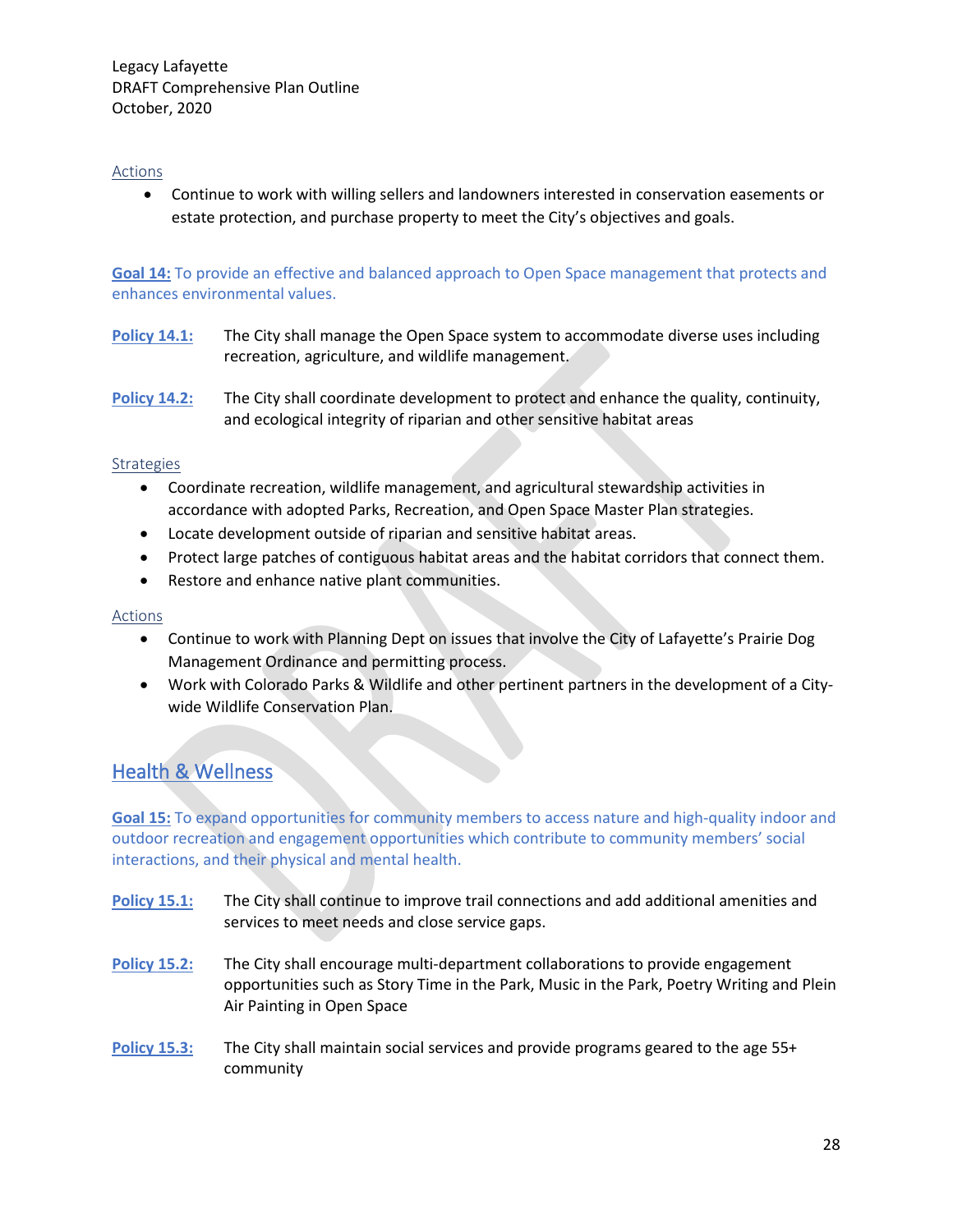- **Policy 15.4:** The City shall collaborate with other agencies and partners in the local area to address the needs of the IDD community
- **Policy 15.5:** The City shall adopt and maintain additional healthy living policies and guidelines

#### **Strategies**

- Coordinate efforts between the Planning Department and the Parks, Recreation, and Open Space Department during development review to identify opportunities to enhance and improve the City's trail network and recreational opportunities.
- Coordinate with neighboring jurisdictions and regional partners to identify opportunities to enhance regional trail connectivity.
- Promote coordination between City departments to provide additional programs that engage people in a variety of other outdoor activities. Examples of this type of coordination are library and arts programs held as part of Parks and Open Space programs.
- Coordinate between City departments, during development review, to identify opportunities to close additional service gaps as identified in the Parks, Recreation, and Open Space Master Plan.

#### **Actions**

- Continue to promote, advertise, and manage Open Space Outdoor Education program offerings to the community at large.
- Establish inter-departmental relationships and collaboration on Outdoor Education programming with Library, Recreation, and Arts & Cultural Resources.
- Continue to include Senior Services and Senior Advisory Board in review of projects pertaining to the 55+ community.
- Continue collaboration with Boulder County Area Agency on Aging to maintain social services for the 55+ community.
- Work with PROS Department to support initiatives pertaining to healthy living policies and guidelines.

#### **Goal 16:** To maintain social services and provide programs to older adults in Lafayette.

**Policy 16.1:** The City shall support the changing needs of aging community members.

#### Strategies:

• Monitor use of Senior Center and Senior Services to evaluate the future use of facilities and social services.

#### Actions:

TBD

**Goal 17:** To increase access to locally sourced and healthy food options.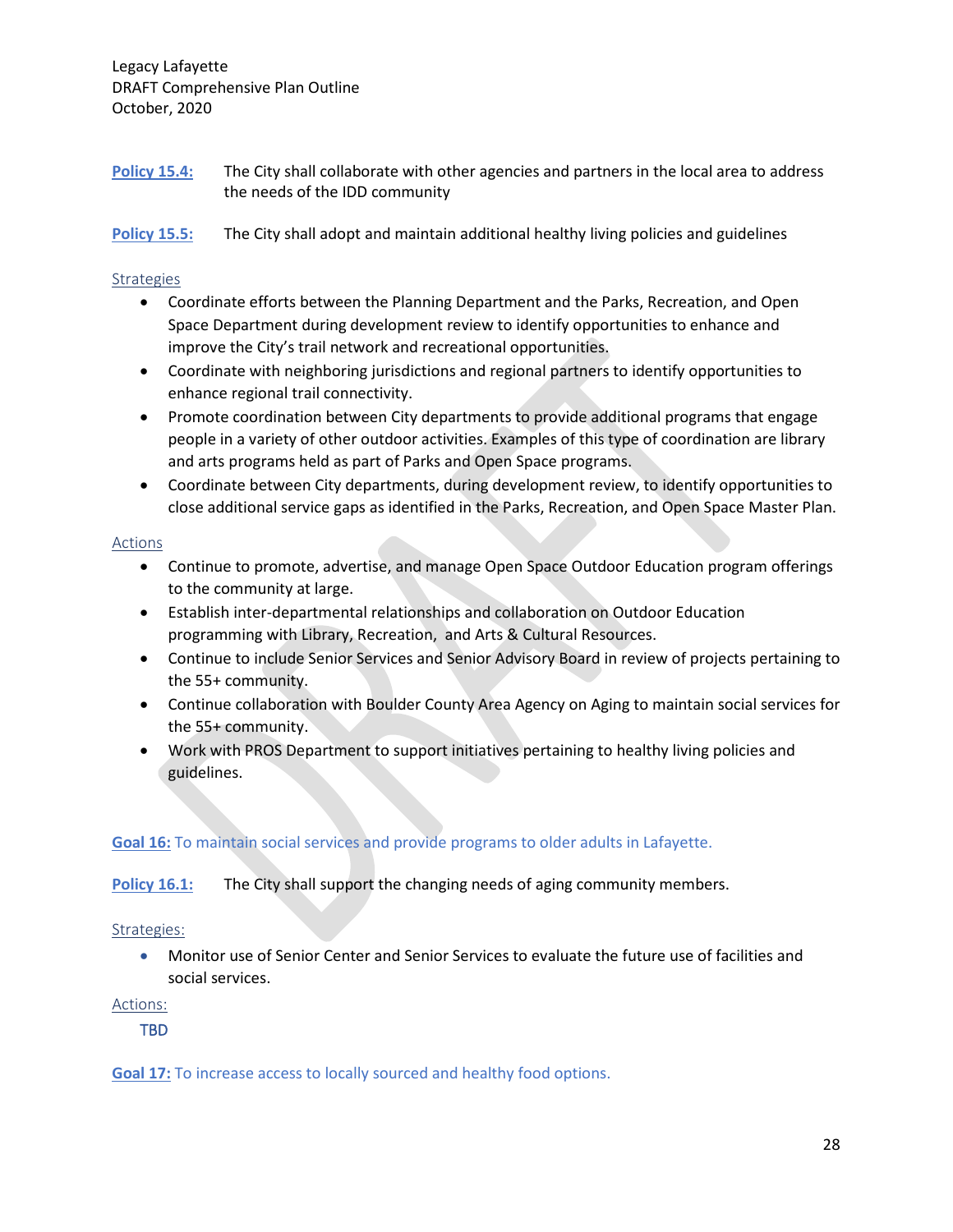- **Policy 17.1:** The City shall promote a wide range of food retail types interspersed across the community, to limit gaps in the community (in terms of access to healthy food).
- **Policy 17.2:** The City shall encourage community gardens, farm markets, urban agriculture, and Community Supported Agriculture programs.

#### **Strategies**

- Evaluate gaps in terms of access to quality and sufficiently plentiful food within Lafayette.
- Leverage opportunities to achieve the goals established by the PROS Master Plan with regard to adopting healthy living policies and guidelines.
- Evaluate Lafayette's Code of Ordinances for opportunities to more explicitly allow or encourage healthy food establishments across the community.
- Encourage the inclusion of community gardens or other shared urban agriculture spaces as part of communal gathering spaces.
- Evaluate opportunities in the Code of Ordinances to explicitly define allowed urban agricultural uses.

#### Actions:

- Investigate the potential of expanding the Lafayette Farmers Market to a year-round operation, and explore options to create an indoor facility for the market
- Through collaboration with Boulder County, explore possibilities to expand food production operations on Boulder County open space lands in the Lafayette area
- Evaluate opportunities to create new programs, or enhance existing programs, to source foods and beverages for local schools and City functions from local farms and food producers

#### **Goal 18:** To limit or prevent air, water, light, noise, and other sources of pollution.

| <b>Policy 18.1:</b> | The City shall protect the visible night sky by limiting outdoor light pollution.                                                                                                                                     |
|---------------------|-----------------------------------------------------------------------------------------------------------------------------------------------------------------------------------------------------------------------|
| <b>Policy 18.2:</b> | The City shall ensure the protection of the health, safety, and welfare of the public and<br>the environment during the development of oil and gas resources.                                                         |
| <b>Policy 18.3:</b> | The City shall reduce and prevent inappropriate noise associated with development and<br>land use, and promote projects that improve the quality of noise in the community and<br>the presence of more natural sounds |
| <b>Policy 18.4:</b> | The City shall reduce and prevent adverse water quality impacts associated with<br>development and land use                                                                                                           |
| <b>Policy 18.5:</b> | The City shall reduce and prevent adverse air quality impacts associated with<br>development and land use                                                                                                             |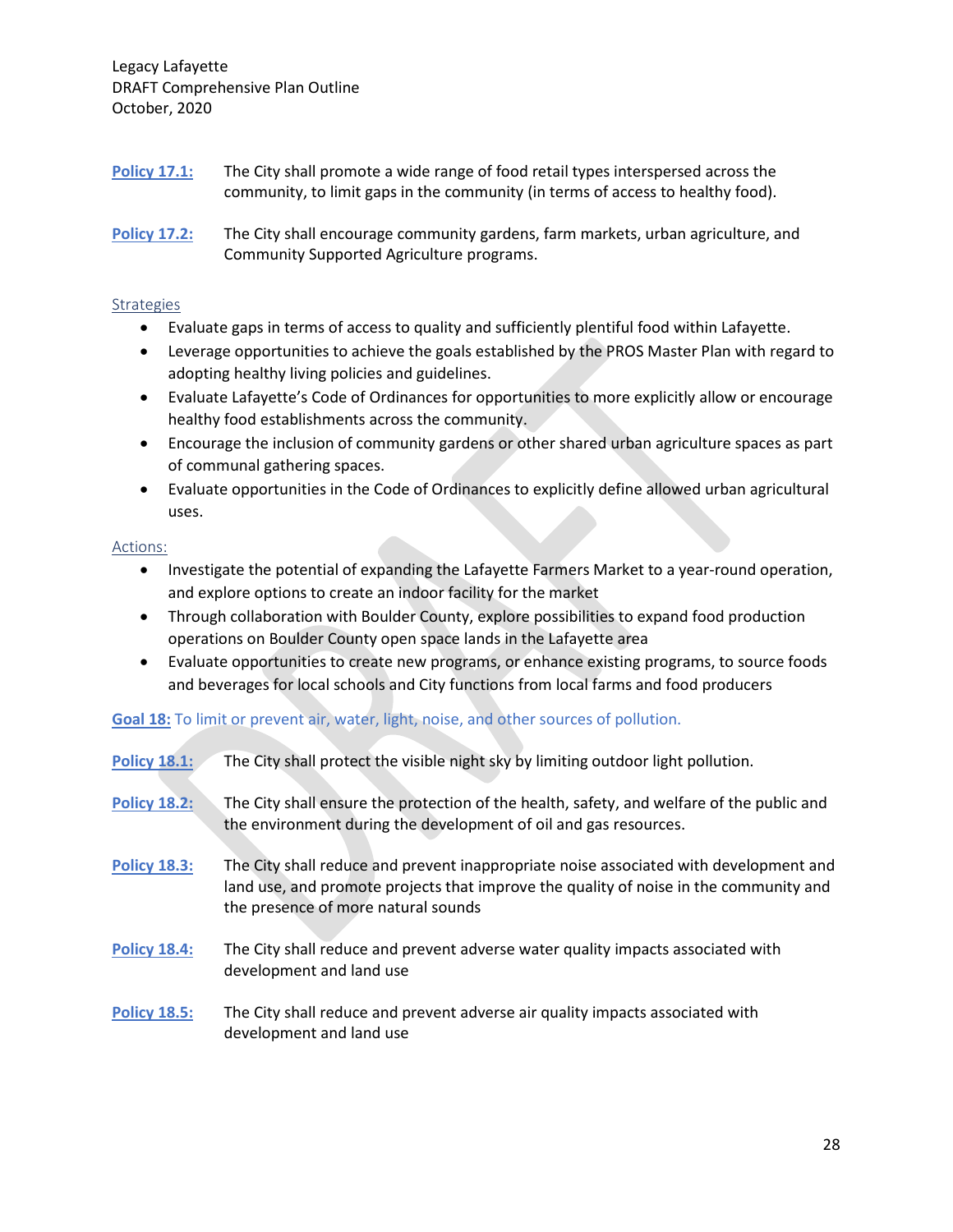#### Strategies

• Coordinate with neighboring jurisdictions and the State to identify, when appropriate, opportunities to align, enforce, and amend local regulations and practices to protect the health, safety, and welfare of the public and the environment.

#### Actions

- Study the possibility of adopting a Dark Sky ordinance.
- Identify and mitigate potential noise impacts and air quality impacts during the development review process.
- Bolster construction requirements to mitigate water and air pollution during new construction.
- Identify key habitat corridors and enhance buffer requirements to protect identified corridors.
- Enhance low impact development standards to offset site-level water quality impacts.
- Monitor federal, state, and local regulations regarding the development of oil and natural gas resources within the City.
- Explore opportunities for arts and library programming which integrate the arts into education efforts for these areas.

# **Resiliency**

#### **Goal 19:** To establish an interconnected "green" framework of trees, open lands, and water resources that strengthens natural systems and functions.

**Policy 19.1:** The City shall prioritize the protection and preservation of healthy and desirable trees and other natural features during the development proposal review process.

#### **Strategies**

• Identify opportunities in the Lafayette Code of Ordinances to bolster the protection and development of a diverse tree canopy.

#### Actions

• Explore the potential creation of a Tree Fund to accept payments (as cash in lieu) for the removal of trees that cannot be mitigated or replaced during development.

**Goal 20:** To protect community members and their property by planning for natural and human-caused hazards, reducing vulnerabilities, and mitigating risks.

- **Policy 20.1:** The City shall continue to restrict development in the 100-year floodplain such that no structure is located, constructed, extended, converted, or altered without full compliance with Lafayette's floodplain standards.
- **Policy 20.2:** The City shall restrict development in areas that are at risk of subsidence from previous mining activities.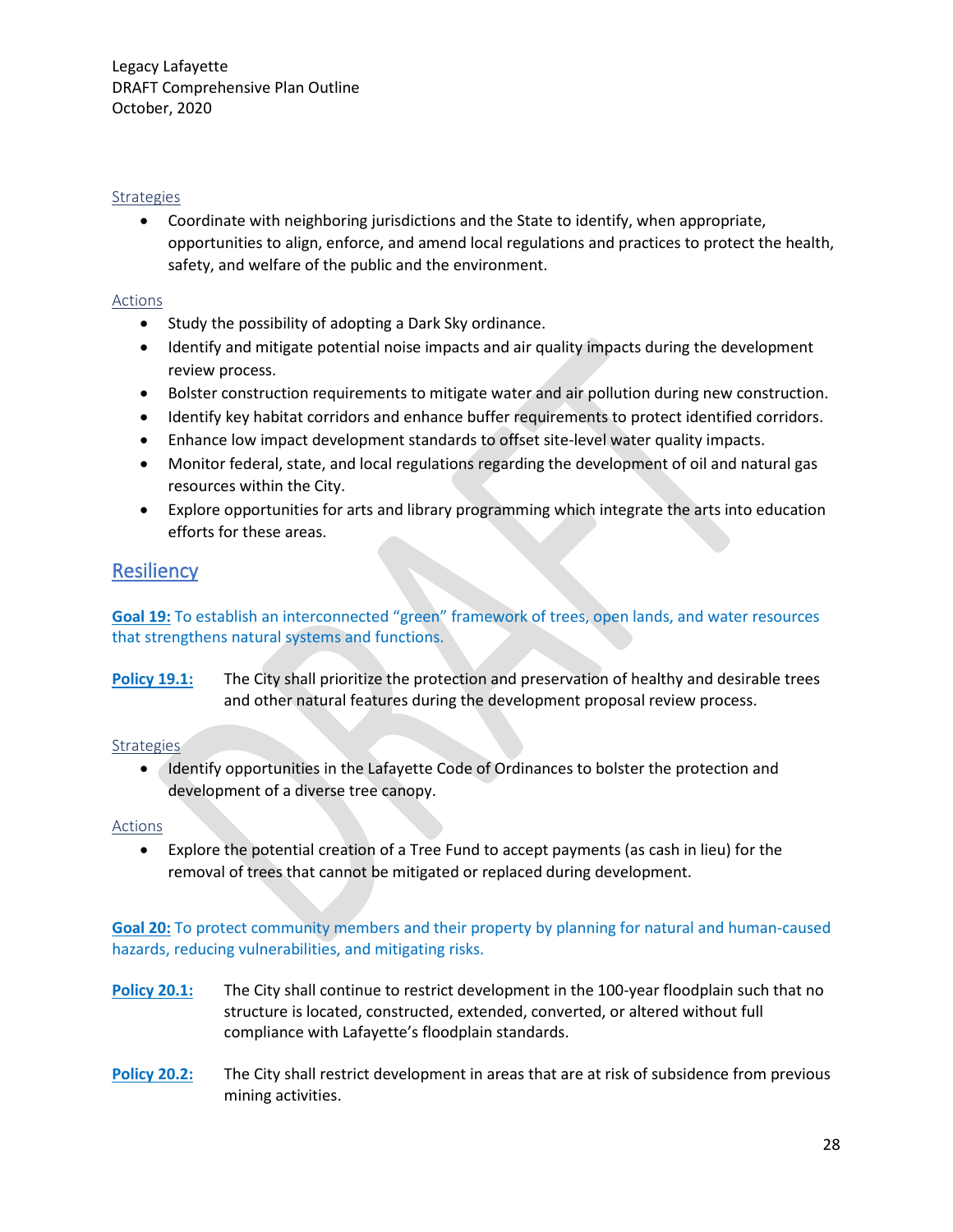#### Strategies

- Continue to work with Boulder County to maintain an updated floodplain map.
- Continue to require applicants for new development and redevelopment to submit analyses of the 100-year floodplain as performed by professional engineers in areas where the floodplain has since been filled, graded, or otherwise altered.

#### Actions

• Continue to update floodplain maps for Lafayette as information becomes available.

#### **Goal 21:** To increase the ability of the natural and built environment to adapt to a changing climate.

**Policy 21.1:** The City shall promote sustainable building practices, including, but not limited to, the use of durable materials, low impact development practices, and building design that promotes health and life safety through features that are resilient to natural and human-made hazards.

#### **Strategies**

- Identify opportunities in the Lafayette Code of Ordinances to bolster sustainable, green, and healthy building practices, including considering the material and energy life cycle impacts of a building.
- Identify and implement development incentives, such as reduced parking requirements, or increased building height, to encourage sustainable development practices.
- Develop stormwater management best practice guidance materials to assist developers in implementing low impact development and other stormwater management best practices.

#### Actions

• Adopt the 2021 International Green Construction Code (IGCC). Annually review and revise the adopted IGCC for necessary changes; and amend the City's development code to encourage Xeriscaping for all new development and redevelopment projects

# Sustainable Infrastructure

#### **Goal 22:** To maintain and efficiently use existing infrastructure and extend infrastructure to support strategic community growth and redevelopment.

- **Policy 22.1:** The City shall ensure that needs to maintain existing infrastructure are balanced with needs to expand infrastructure to facilitate development or redevelopment.
- **Policy 22.2:** The City shall not annex new land into the City's boundaries unless the land in question is included within the City's Urban Growth Boundary and the annexation occurs in a manner that provides an overall benefit to the community and is in conformity with the Comprehensive Plan's goals and policies.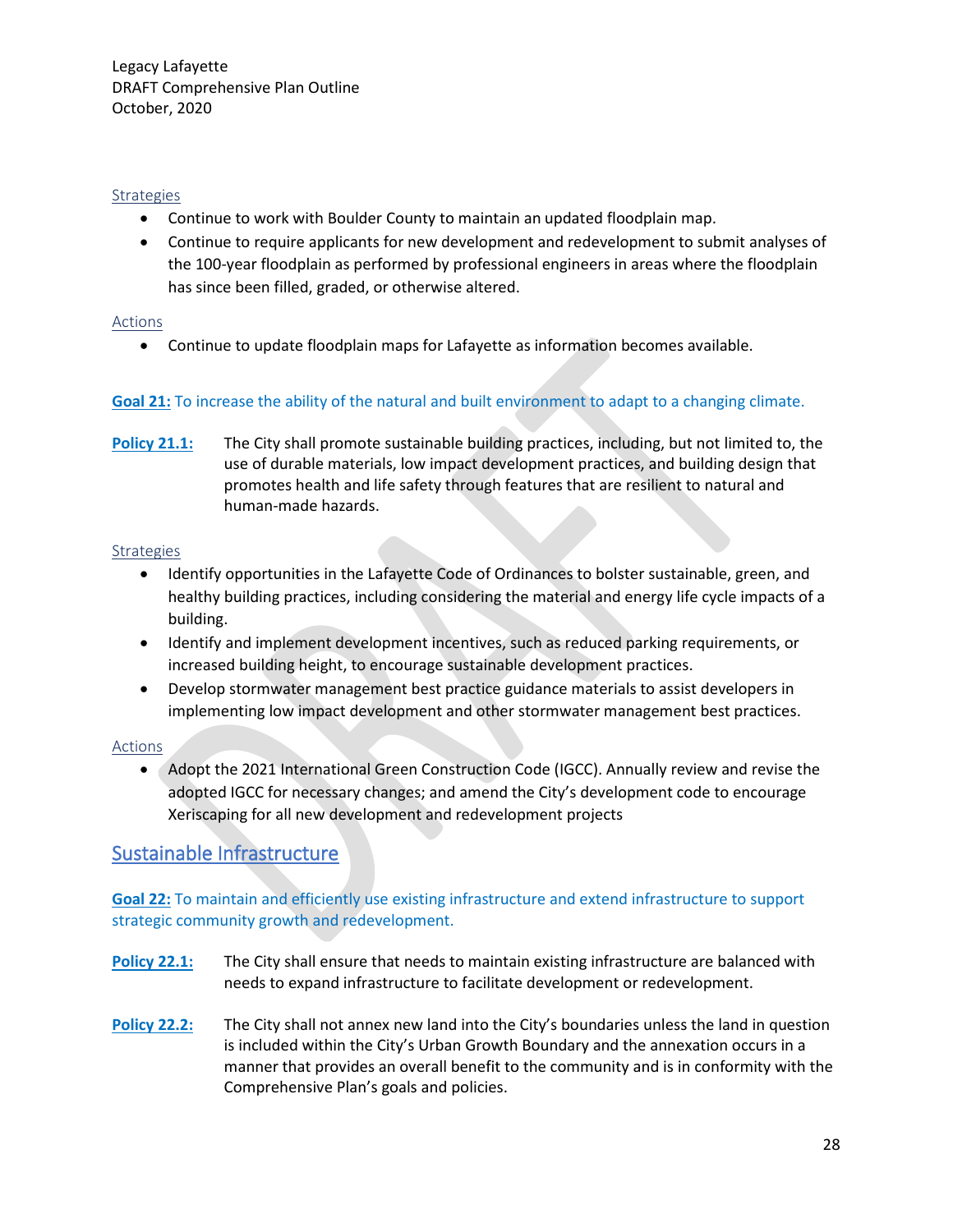- **Policy 22.3:** The City shall ensure that there are adequate public facilities and infrastructure to support new development.
- **Policy 22.4:** The City shall maintain infrastructure plans designed to account for the ultimate buildout of the City.

#### **Strategies**

- Continue to explore opportunities to balance infrastructure needed to support new growth areas with projects needed to maintain and support infrastructure in existing areas.
- Continue to require developers to provide that adequate utilities, drainage, transportation infrastructure, community services, and community facilities are available to serve any proposed development or redevelopment. Where facilities and services are determined to be inadequate to serve an application for development or redevelopment, the City will require applicants to dedicate proportional funding to expand these elements.

#### Actions

- Explore the potential use of a sustainability-oriented evaluation framework, such as Envision (a sustainability rating system for infrastructure), to inform infrastructure investment.
- Regularly conduct a review of all development-related fees to ensure that new development pays its fair share, and to ensure that the application of various fees is not unduly burdening development or redevelopment.

# Connected Community Theme

# Guiding Principle – Connected Community

Lafayette will pursue a multi-faceted approach to connecting community members socially, technologically, and physically, by celebrating the diversity of the community, promoting inclusivity, investing in high-quality communications infrastructure, and emphasizing multi-modal safety and accessibility.

# Elements – Connected Community

# Multimodal Mobility

**Goal 23:** To promote safe, multi-modal travel for all users (residents, employees, and visitors), and for all types of movement (walking, biking, cycling, transit, and vehicular), while increasing regional connectivity and enhancing local connections

- **Policy 23.1:** The City shall pursue opportunities to enhance local and regional connectivity, including regional trails and transit connections
- **Policy 23.2:** The City shall pursue opportunities to enhance local and regional transportation safety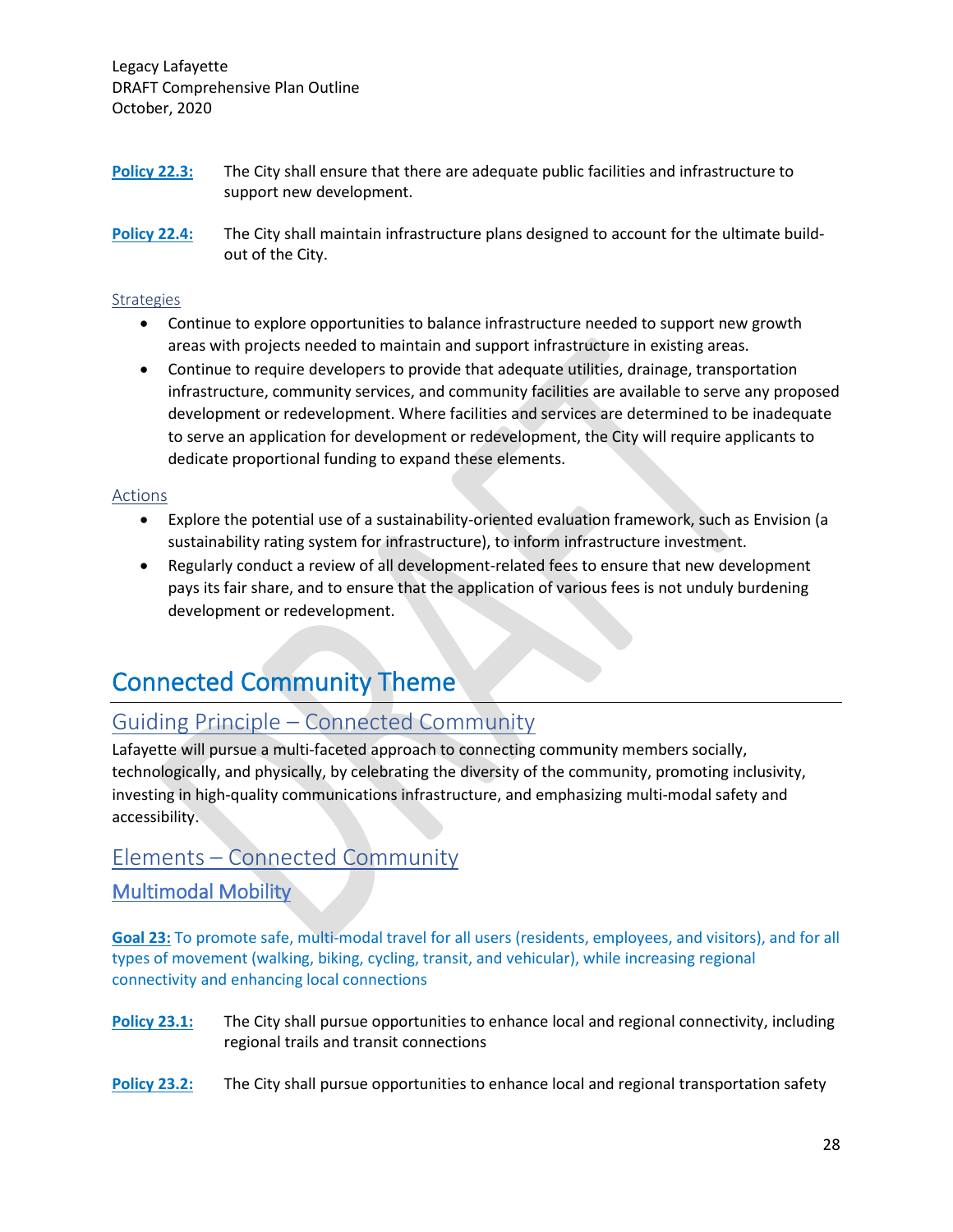#### Strategies:

- Continue to leverage regional partnerships to identify and implement plans for enhancing connectivity
- Continue to identify and implement multi-modal transportation improvements to improve safety

#### Actions:

- Complete the Multi-Modal Transportation Plan, with the enhancement of public safety as a key goal
- Collaborate with other municipalities, counties and agencies to identify near term and long term transportation improvements to enhance local and regional connectivity.
- Collaborate with other municipalities, counties and agencies to identify near term and long term transportation improvements to serve senior citizens as well as the IDD community.
- Work with affected agencies to enhance the Park-and-Ride site.

#### **Goal 24:** To maximize the operation and use of existing transportation corridors by following "Complete Streets" principles

**Policy 24.1:** The City shall evaluate and implement potential transportation improvements using "Complete Streets" principles

#### Strategies:

- Collaborate with CDOT, RTD, and other partners to implement improvements to key corridors in Lafayette using Complete Streets principles
- Collaborate with property owners, residents, and businesses to create Complete Streets templates for various street types
- Determine the key corridors in Lafayette for the implementation of Complete Streets principles

#### Actions:

- Complete multi-modal subarea plans for the various "Focus Areas" identified in the Comprehensive Plan
- Adopt a Complete Streets policy for the City
- Complete corridor plans for key corridors in Lafayette (such Arapahoe Road, Baseline Road, South Boulder Road, Dillon Road, 119<sup>th</sup> and 120<sup>th</sup> Streets, and 95<sup>th</sup> Street) that implement Complete Streets goals
- Establish templates for collectors and local street design that incorporate Complete Streets concepts, and incorporate these templates into the City's development codes

**Goal 25:** To support and promote the use of transportation alternatives to reduce vehicle miles traveled (VMT) and single-occupancy automobile travel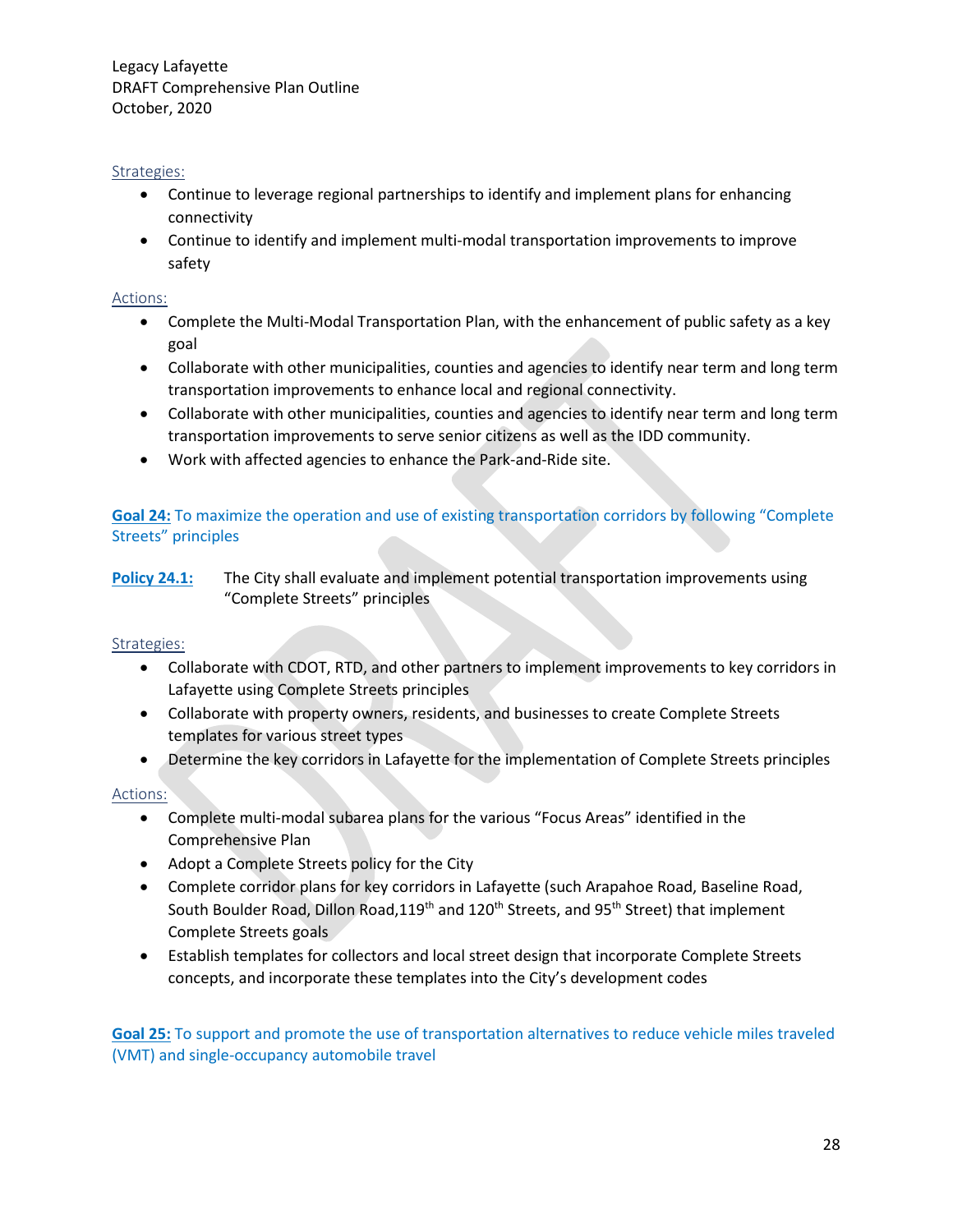| <b>Policy 25.1:</b> | The City shall expand the network of on-street and off-street pedestrian facilities for<br>commuting, recreation, and meeting daily needs |
|---------------------|-------------------------------------------------------------------------------------------------------------------------------------------|
| <b>Policy 25.2:</b> | The City shall expand opportunities for community members to be able to bike for<br>commuting, recreation, and meeting daily needs        |
| <b>Policy 25.3:</b> | The City shall complete missing links in trails, paths and sidewalks                                                                      |
| <b>Policy 25.4:</b> | The City shall proactively plan and coordinate with other local and regional agencies to<br>provide high quality, reliable transit        |

#### Strategies:

- Leverage partnerships with other nearby jurisdictions to improve multi-modal systems serving Lafayette and nearby communities
- Pursue funding at the local, regional, and state levels to implement desired improvements for people walking, biking, or taking transit
- Develop partnerships with individual neighborhood groups and businesses to improve facilities and services for people walking, biking, or taking transit in different parts of Lafayette
- Explore the use of artistic elements to enhance components such as benches, bike racks, and bus shelters to create a sense of place and make Lafayette's commitment to multi-modal opportunities more visible and engaging

#### Actions:

- Explore funding mechanisms for the implementation of Bus Rapid Transit (BRT), in collaboration with neighboring communities and jurisdictions.
- Complete the Multi-Modal Transportation Plan to identify and prioritize specific sidewalk and trail connections needed around Lafayette
- Update the City's development code to include requirements and/or incentives for the installation of bike facilities (including bike storage, showers, bike stations, etc.)
- Participate in BRT studies focused on the Highway 287 corridor and identify specific locations for potential BRT stations along this corridor.
- As part of the Multi-Modal Transportation Plan, identify local transit connections (supplementing existing RTD service), connecting different parts of Lafayette to potential BRT routes and to commuter rail (at Downtown Louisville)
- Continue to work with CDOT and nearby jurisdictions to enhance transit connections along the Highway 287 corridor to the Flatiron Flyer station at US 36 and Wadsworth
- Conduct an ADA audit of existing sidewalks and public trails in Lafayette to ensure that existing facilities meet ADA standards
- As part of the Multi-Modal Transportation Plan, explore new ideas for "transit on demand" and flexible transit, to serve Lafayette residents and visitors

**Goal 26:** To better connect the east and west sides of the City across Highway 287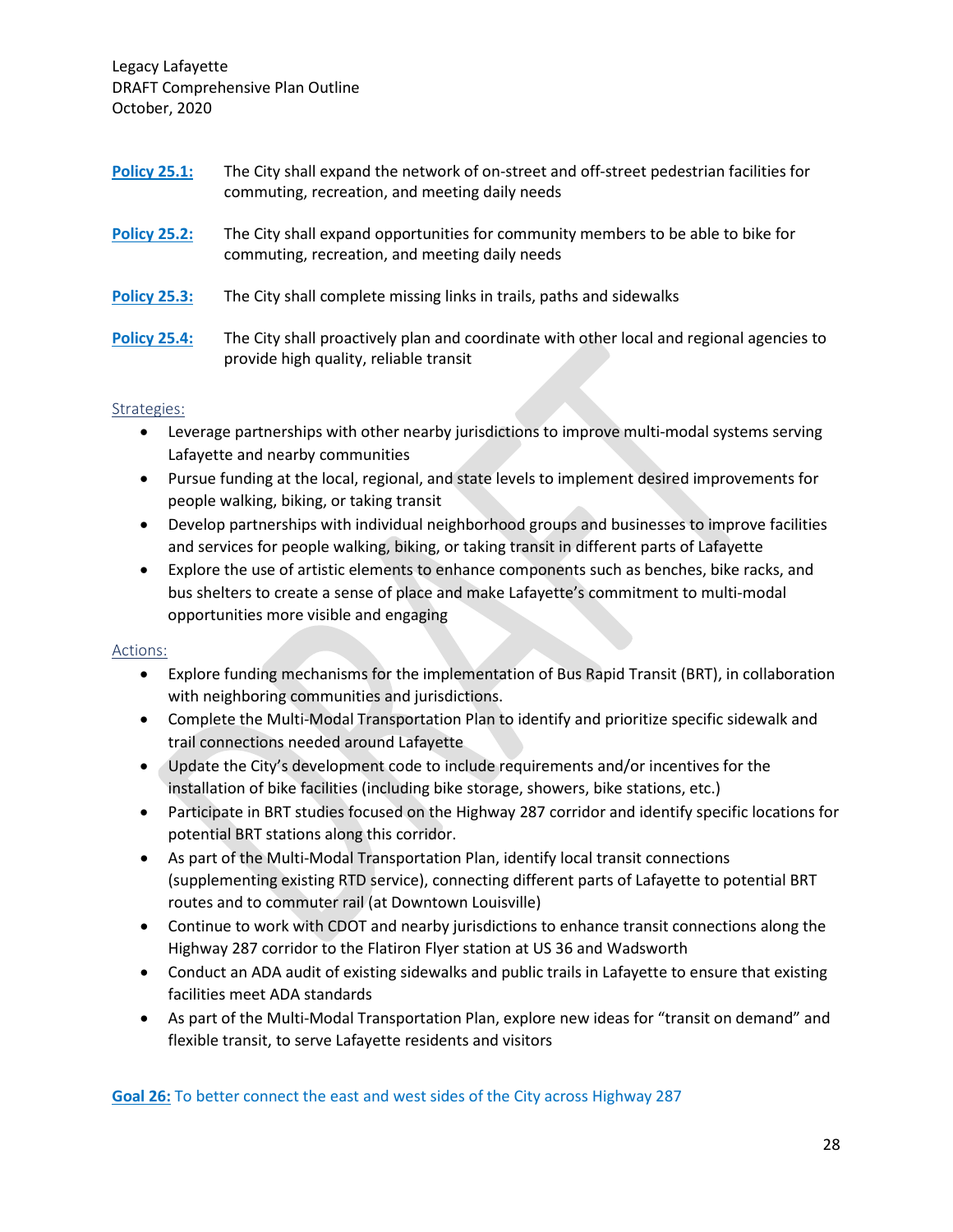**Policy 26.1:** The City shall explore opportunities for pedestrian and bicycle connections across Highway 287

#### Strategies:

• Identify locations for potential connections across Highway 287

#### Actions:

• Pursue funding for desired improvements to connect pedestrians and bicyclists across Highway 287

#### **Goal 27:** To explore the role of emerging technologies in the delivery of transportation

**Policy 27.1:** The City shall leverage emerging transportation technologies to diversify the range of transportation options for residents and visitors and to provide for a more efficient transportation system in Lafayette

#### Strategies:

- Collaborate with private sector partners to explore the potential introduction of emerging transportation technologies in Lafayette
- Integrate planning for emerging transportation technologies into the City's overall public works program.
- Use data from emerging transportation technologies to reduce congestion and improve the efficiency of the local street network

#### Actions:

- Update the City's Capital Improvement Plan to include eventual upgrades to City streets and traffic signals to facilitate self-driving vehicles.
- Update the City's development code to reflect parking and circulation needs, in light of emerging trends and technologies
- Integrate planning for micro-mobility in the City's upcoming Multi-Modal Transportation Plan
- Collaborate with private sector businesses to incorporate emerging transportation technologies
- Integrate data from emerging data sources in future transportation planning in Lafayette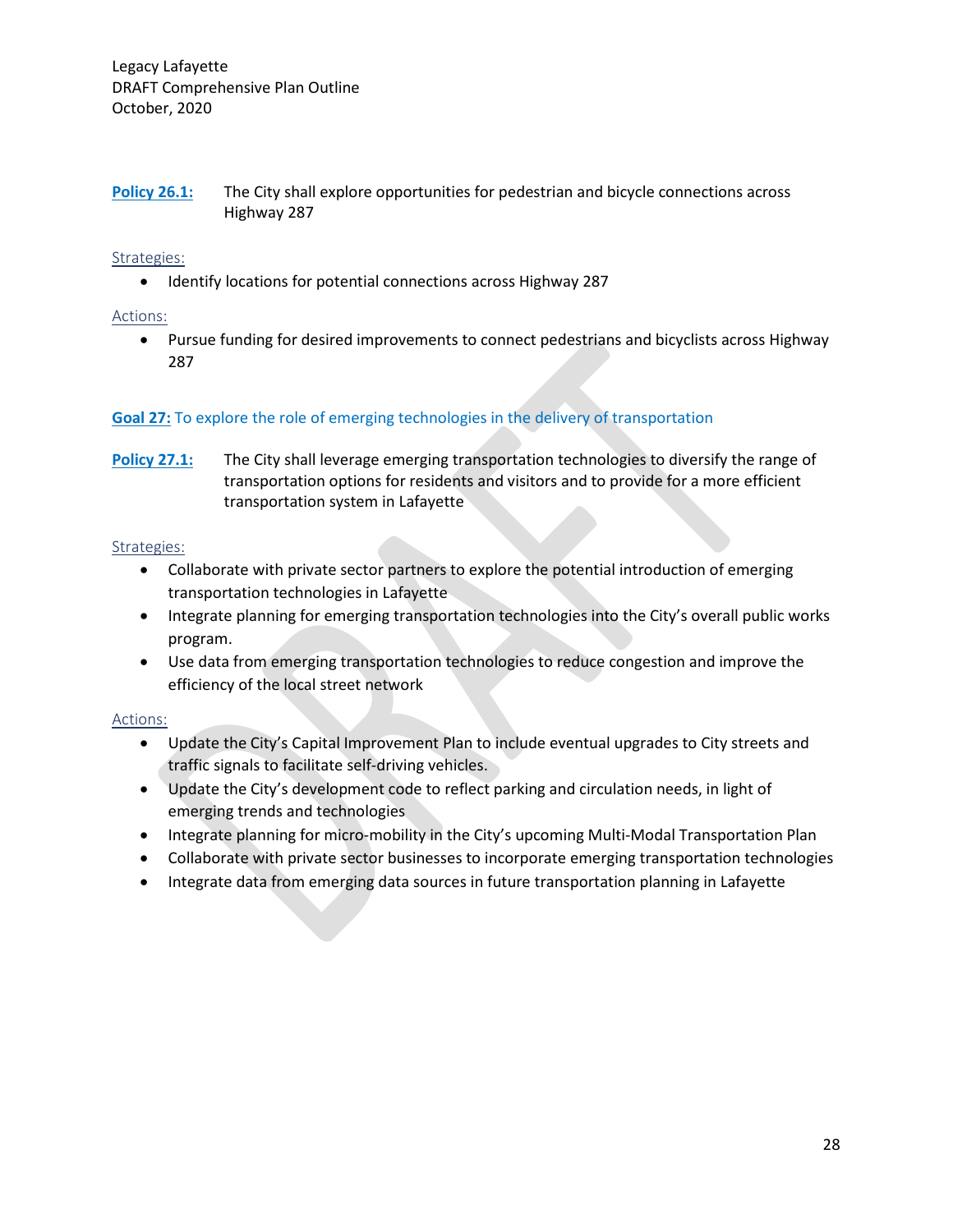# Celebrating Diversity

**Goal 28:** To encourage the participation of individuals of diverse backgrounds in Lafayette in civic groups and leadership roles

**Policy 28.1:** The City shall encourage individuals from various cultural groups, and individuals of varying abilities, to participate in civic groups and leadership roles in Lafayette, including leadership roles within the City staff

#### Strategies:

- Leverage existing relationships with community groups to identify individuals from various cultural groups to join civic groups and take on leadership roles
- Forge new relationships around the community to engage individuals from various cultural groups in civic life in Lafayette
- Offer leadership training opportunities for people interested in being involved in local government and other community leadership opportunities
- Provide training on diversity, equity, and inclusion to City Council, City staff, and all Board and Commission members. Training should be provided at the introductory, intermediate, and advanced levels.
- Encourage senior citizens in Lafayette to join civic groups and take on leadership roles
- Encourage IDD and people of all abilities to join civic groups and take on leadership roles

#### Actions:

• With assistance from the broader community, identify a series of "cultural brokers", empowered by the City Council, to encourage participation with various community groups in civic groups and leadership roles in Lafayette

#### **Goal 29:** To foster a culture of inclusion and an appreciation of the heritage and contributions of various cultural groups in the community

**Policy 29.1:** The City shall leverage, encourage and support participation by cultural groups in community events and programs in order to celebrate the heritage and contributions of various cultural groups in Lafayette.

#### Strategies:

- Enhance cultural events and programming to celebrate the various cultural groups in Lafayette
- Encourage the development of gathering places in Lafayette that celebrate the various cultural groups in the community.

#### Actions:

• Collaborate with community groups to explore establishing community-wide events throughout the year that celebrate the full range of cultural groups in Lafayette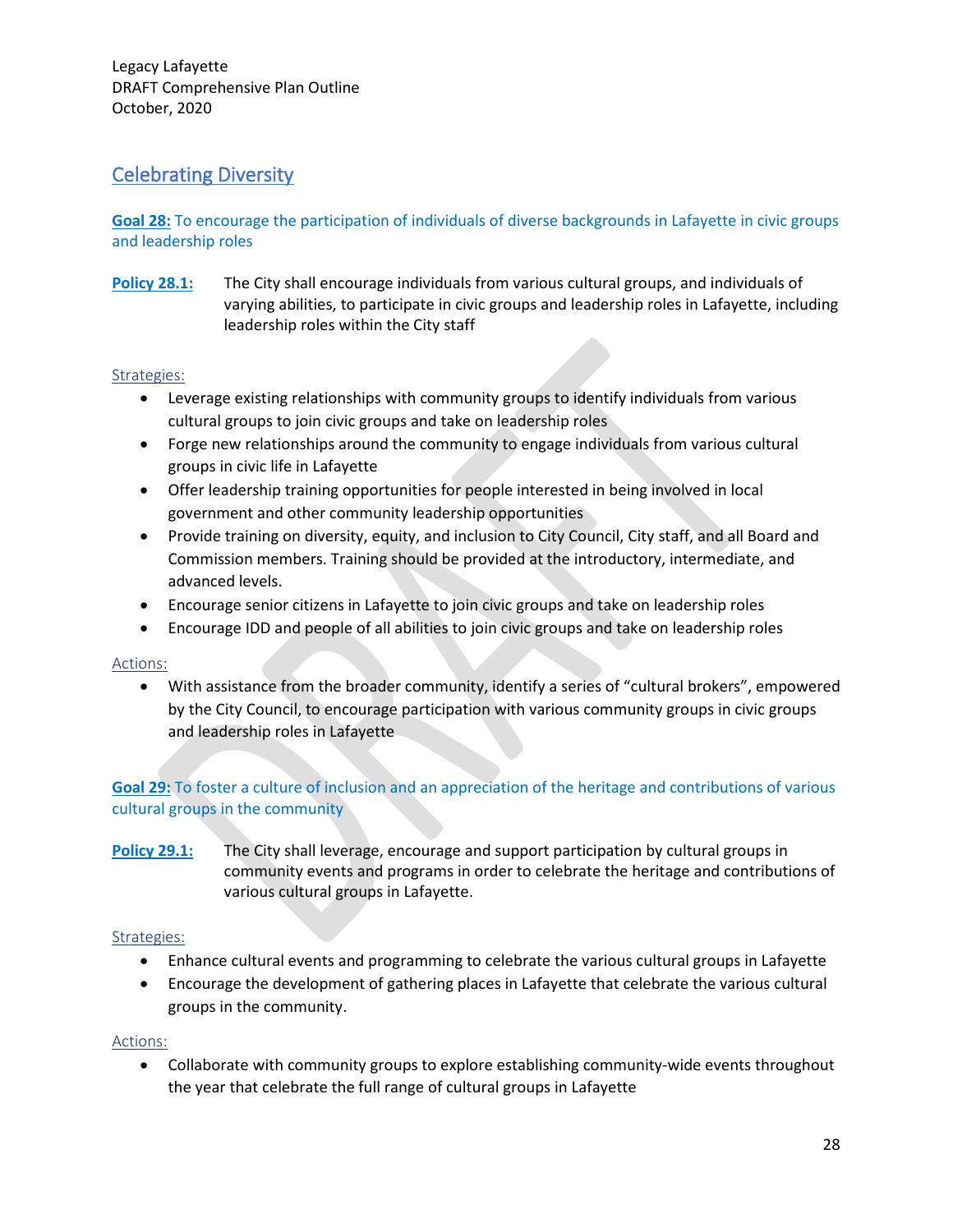- Work with neighborhood groups to explore establishing neighborhood destinations that help to celebrate the various cultures in Lafayette
- Install historical markers, public art, or similar features that celebrate the contributions of different cultural groups to Lafayette over the course of the community's history

# Accessibility & Safety

**Goal 30:** To provide for adequate police and fire services for public health, safety, and welfare in Lafayette

- **Policy 30.1:** The City shall periodically evaluate its police and fire services to ensure that services are adequately provided to residents and visitors in Lafayette
- **Policy 30.2:** The City shall coordinate its police and fire services with other departments in Boulder and surrounding counties, to provide for resiliency planning for the community

#### Strategy

• Leverage existing planning and management tools of the police and fire departments to continue providing excellent services to the Lafayette community

#### Actions:

- Continue to update the City's operational plans for the fire and police departments to ensure that the community is meeting or exceeding current standards for the provision of these services.
- Continue to conduct regular coordination meetings with other agencies and departments in other nearby communities.

**Goal 31:** To ensure that public facilities are well maintained, safe, and provide for equitable access to the Lafayette community.

**Policy 31.1:** The City shall plan for public facility expansions or maintenance on a regular basis

#### Strategies

• Leverage the existing planning and management tools of the City to continue providing excellent services through public facilities in Lafayette.

#### Actions:

- Review Capital Improvement Plans to ensure that planned facility enhancements or expansions serve different interest groups, cultural groups and geographic areas of the City equitably
- Conduct an ADA audit of City facilities to ensure equitable access to people of all abilities and all ages
- Conduct assessments to determine how enhancements or expansions of City-owned facilities may better meet growing operational and community needs.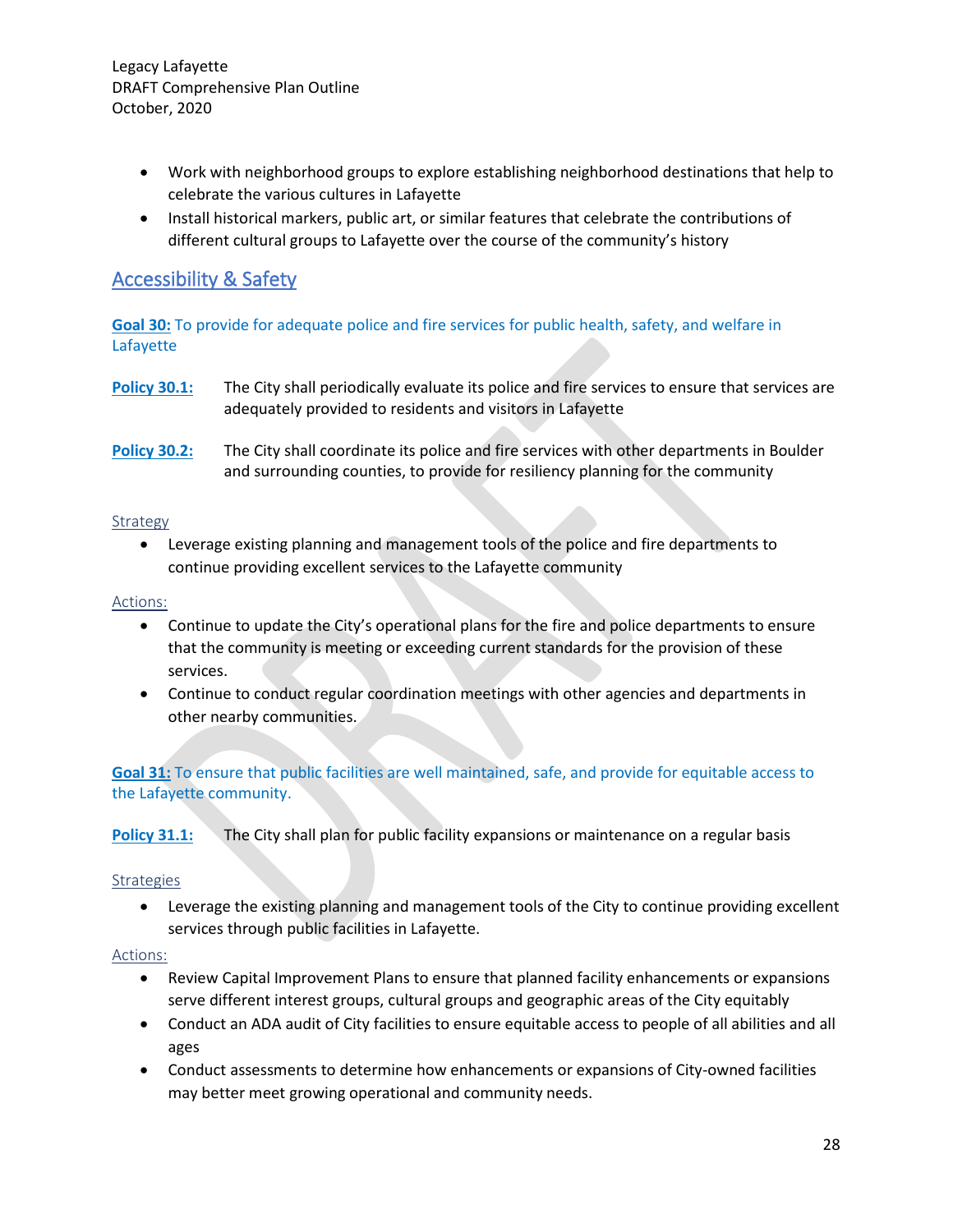**Goal 32:** To provide for transparency and accessibility to the City's staff, service agencies, and elected and appointed officials, for all community members

**Policy 32.1:** The City shall routinely review its procedures and policies to ensure transparency and accessibility to the City's staff, service agencies, and elected and appointed officials

#### **Strategies**

• Leverage and expand upon existing policies designed to provide for transparency and accessibility

#### Actions:

- Continue to hold "Coffee with the Council" sessions in different locations around the City, and with different community groups, on a regular basis
- Provide for translation services at community meetings, when requested
- Work with community groups to ensure that communications from the City are reaching people of different age and cultural groups across the City

# Technology / Communications / Smart Cities

#### **Goal 33:** To encourage the provision of competitive technology and telecommunications services to efficiently serve all residents and businesses in Lafayette

**Policy 33.1:** The City shall work with the private sector to ensure that the technology and telecommunications services provided in Lafayette serve the needs of residents and enhance the competitive position of the community

#### Strategies:

- Attract greater levels of competition in providing technology and telecommunications in Lafayette
- Work with the business community to identify the technology needed to serve the economic goals of the community

#### Actions:

- Recruit additional companies to provide broadband and similar connectivity services in Lafayette, in order to increase options for residents and businesses
- Identify specific technology goals as part of more detailed economic development plans for Lafayette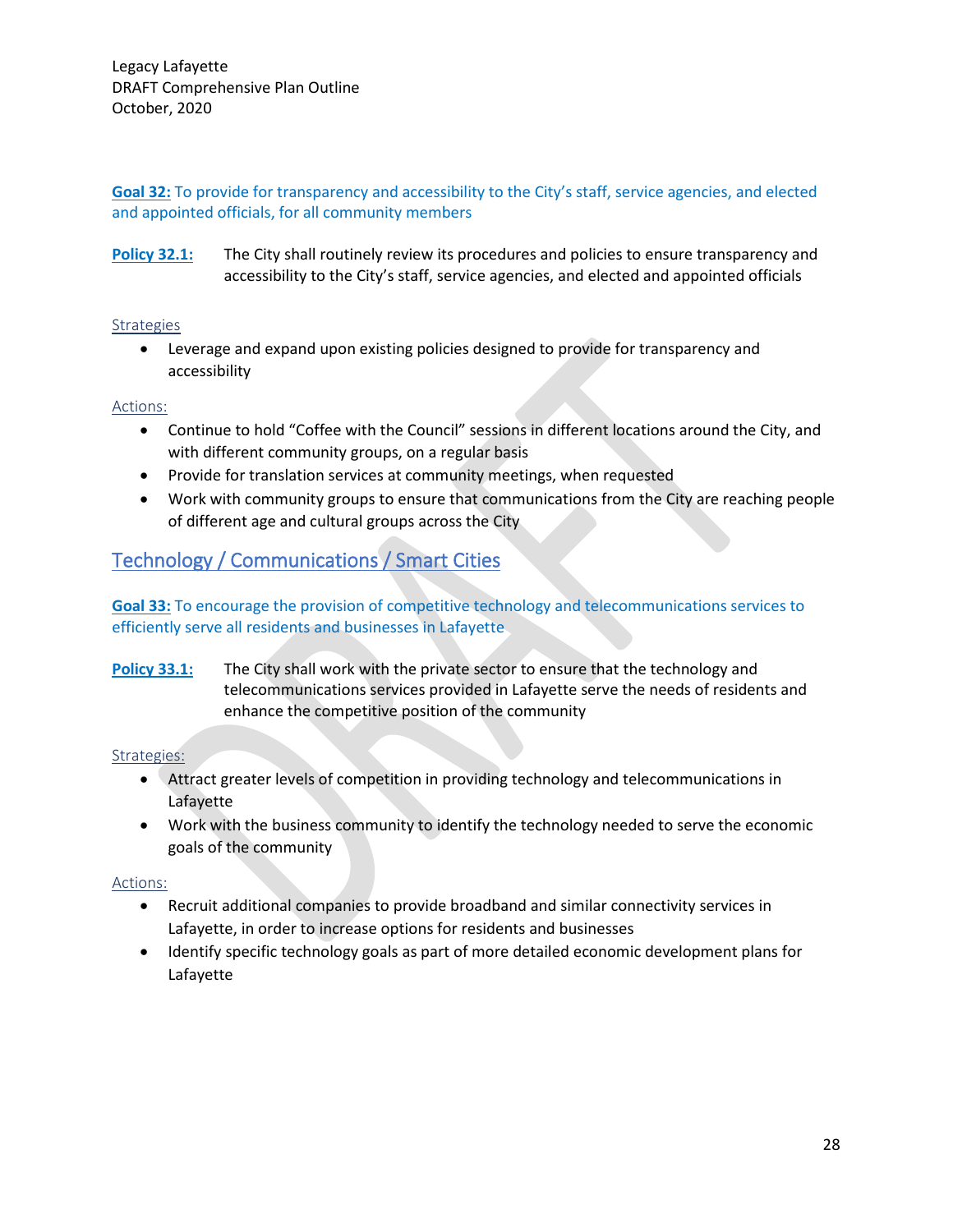**Goal 34:** To design future expansions and maintenance to City systems to allow for the technological integration of these systems (in a "Smart Cities" orientation)

**Policy 34.1:** The City shall complete upgrades to infrastructure and related systems that are integrated with Smart Cities strategies to maximize system efficiency

#### **Strategies**

- Integrate Smart Cities planning into the Capital Improvement Program
- Ensure that the City has an interconnected system that maximizes efficiency for City operating systems

#### Actions:

- Explore the potential to create a comprehensive plan for public works facilities (street lights, streets, water systems, etc.) that will implement Smart Cities capabilities over time, and integrate the plan into the Capital Improvement Program
- Explore the implementation of a Smart Cities system that will track the utilization and efficiency of city public works and related operations

# Strong Economy Theme

# Guiding Principle – Strong Economy

Lafayette will work collaboratively with the local business community and other partners to grow economic opportunities, provide for economic diversity and inclusivity, and build a resilient local economy.

# Elements – Strong Economy

# Jobs to Housing Balance

#### **Goal 35:** To increase the share of Lafayette residents who also work in Lafayette.

**Policy 35.1:** The City shall actively collaborate with partners in the public and private sector to increase the percentage of residents who also work in the City.

#### Strategies

- Initiate and support efforts to obtain extramural funds, including grants designed to assist local economic development efforts in cases where there would be a significant improvement in the local economy or in meeting the needs of the labor force.
- Support efforts to provide affordable spaces for small businesses in the community, in particular for small businesses associated with the arts or other creative endeavors.

#### Actions:

• Explore potential incentives to attract and retain companies that would provide employment for a diverse range of residents in Lafayette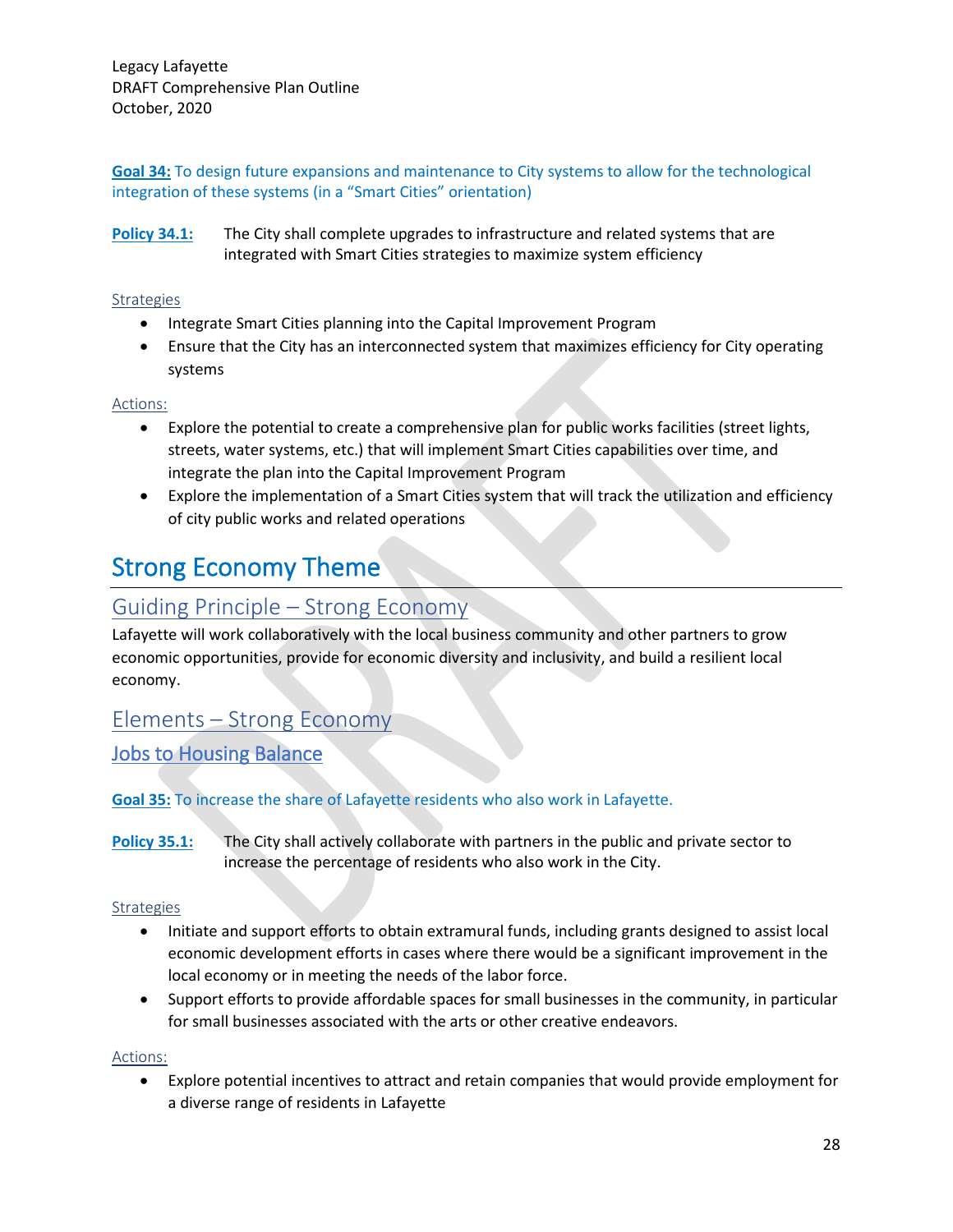- Develop a recruitment strategy, as part of a more detailed Economic Development Plan, to target companies that are well suited to the skills and education of Lafayette residents
- Explore potential partnerships with local schools and community colleges to develop training programs geared to the needs of local companies.

**Goal 36:** To support housing development and program strategies that provide a supply of workforce and market rate housing to meet the economic and social needs of Lafayette.

- **Policy 36.1:** The City shall foster regional housing strategies that benefit Lafayette and the surrounding communities.
- **Policy 36.2:** The City shall encourage residential development that supports the needs of the full spectrum of users including, but not limited to, seniors, Intellectually and Developmentally Disabled (IDD) persons, first time house buyers, entry- to mid-level employees, move-up buyers, and cultural creatives, through the provision of a variety of housing types, prices, styles, and sizes.
- **Policy 36.3:** The City shall support housing development that meets the health, safety, childcare, transit, social, recreational, and resiliency needs of the community.
- **Policy 36.4:** The City shall support housing diversity in terms of unit mix, size, bedroom configurations, and overall density, in appropriate areas.

#### **Strategies**

- Identify potential redevelopment sites that could provide a mix of housing and other uses.
- Explore potential State, Federal, and other appropriate grant funding for the construction, rehabilitation, or improvement of housing that is affordable for low to middle income households.
- Engage entities involved with homebuyer training to provide services to Lafayette residents and employees.
- Use private financing for the construction and purchase of housing units.
- Use Federal and State tax credits and private activity bonds for land banking.
- Monitor the effects of regulations, ordinances, codes, and standards on development costs to ensure that policies do not hinder the availability and affordability of needed housing or accessibility to housing programs.

#### Actions

- Maintain and update information about local employment, wages and housing costs to monitor, over time, how residential development is responding to the City's housing goals and to the employment opportunities in the area.
- Update the land development codes to provide fee waivers for affordable housing projects.
- Update the City's land development codes to include provisions for tiny homes, ADUs, and other creative housing options.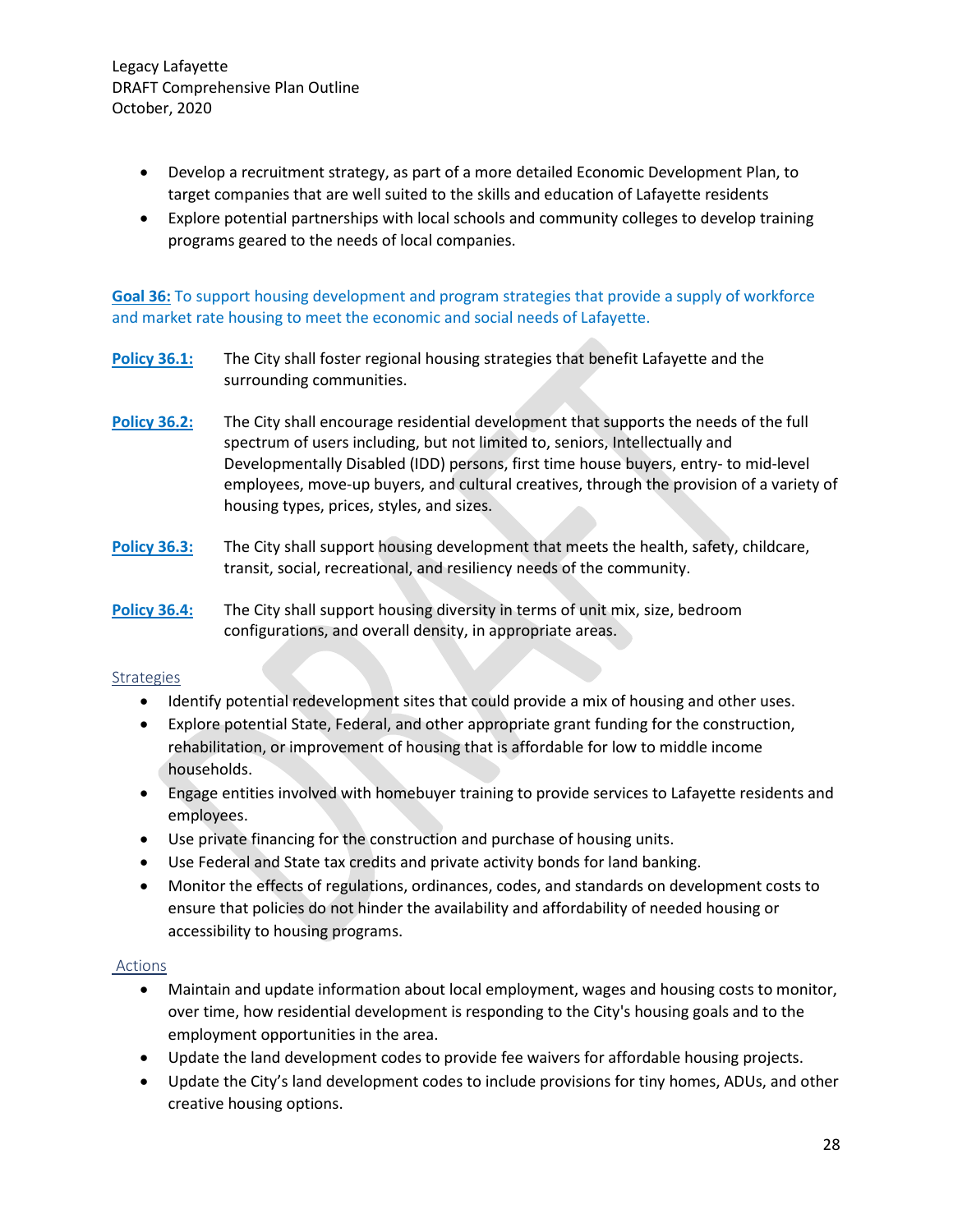- Partner with the private sector to market properties around Lafayette identified for potential redevelopment into housing units
- Investigate potential collaborations with organizations that help communities develop studio or live-work units for "cultural creative" workers.
- Explore the potential for a land bank, either at the City level or in partnership with Boulder County Housing, to purchase parcels in Lafayette for future construction of residential units to serve the needs of Lafayette residents
- Complete a revision to the City's development codes, and work with the private sector to minimize the regulatory costs of the City's codes with regard to residential development
- Explore incentive policies (in terms of financial resources, or streamlined permitting processes) for residential developments that meet the objectives of the City

# Economic Diversification

#### **Goal 37:** To strengthen and stabilize the tax base.

| <b>Policy 37.1:</b> | The City shall actively strive to attract new companies to Lafayette by promoting the<br>City and its available industrial and commercial lands and other opportunities. |
|---------------------|--------------------------------------------------------------------------------------------------------------------------------------------------------------------------|
| <b>Policy 37.2:</b> | The City shall actively strive to retain existing business in Lafayette by promoting a "buy<br>local" educational campaign designed to reduce sales tax leakage.         |
| <b>Policy 37.3:</b> | The City shall encourage the expansion of existing businesses that have the potential to<br>grow within Lafayette.                                                       |
| <b>Policy 37.4:</b> | The City shall encourage investment in the City by issuing Industrial Development<br>Revenue Bonds and General Improvement District Bonds.                               |
| <b>Policy 37.5:</b> | The City shall consider opportunities to leverage public-private financing mechanisms<br>where appropriate and advantageous to Lafayette.                                |

#### **Strategies**

- Review business taxation practices in an effort to maintain a competitive position in the region while maintaining a healthy fiscal structure.
- Outline appropriate levels of public investment and projected returns to the City.
- Explore programs and policies in support of the redevelopment of older commercial areas through a continued commitment to understanding the barriers to reinvestment.
- Coordinate business attraction, retention, expansion and reinvestment efforts between City departments and the Lafayette Chamber of Commerce.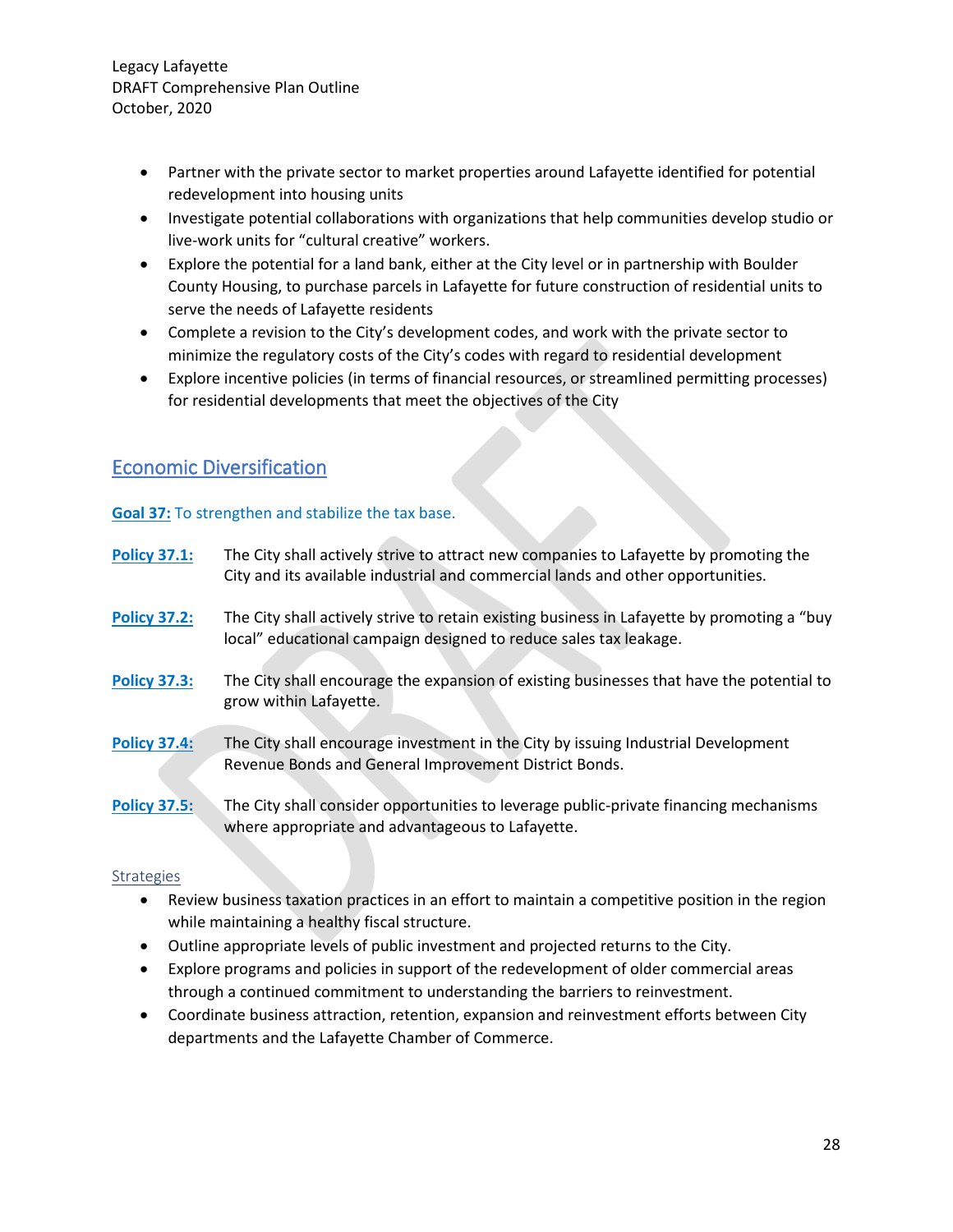#### Actions

- Annually update and maintain data on local economic indicators, the labor force, marketable commercial and industrial sites, and other items of concern to new and existing businesses, including inventories of currently available commercial and industrial land and buildings.
- Develop a range of incentives and selection criteria to be used for different project types.
- Identify sites that are appropriate for redevelopment for a variety of residential, commercial, and mixed land uses.
- Explore potential grants for development and redevelopment efforts around Lafayette

**Goal 38:** To improve and maintain the quality of life of Lafayette residents via a supportive, independent and resilient local economy.

- **Policy 38.1:** The City shall encourage commercial and industrial development which is safe, healthy, attractive, and which meets the City's planning and design criteria.
- **Policy 38.2:** The City shall encourage businesses and industry to locate or expand in compatibly zoned "focus areas" or in areas scheduled for future facility improvements as designated in the City's Capital Improvements Plan, or in other appropriate areas to maximize use of existing public services and infrastructure.
- **Policy 38.3:** The City shall create an economic development strategy that will be implemented and supported by City staff.

#### Strategies

- Promote subarea planning as a vehicle to ensure compatibility between private development and the public realm.
- Promote the Lafayette Chamber of Commerce as one of the key resources that provide information about the Lafayette community, its businesses, and the various special activities and events occurring within the community.

#### Actions

- Annually update and maintain a demographic profile of the City.
- Annually update and maintain marketing materials, promoting the City as a great place to live and work
- Integrate marketing and promotional content for Lafayette into similar content produced for Boulder County as a whole, as well as for the Denver and Boulder metro areas as a whole
- Prepare more detailed subarea plans for the various focus areas identified in the Comprehensive Plan (95th and Arapahoe, 119th and Baseline, S Public and South Boulder Road, Highway 287 and Dillon Road, and 120th and South Boulder Road) in order to promote ongoing investment that matches the vision for these areas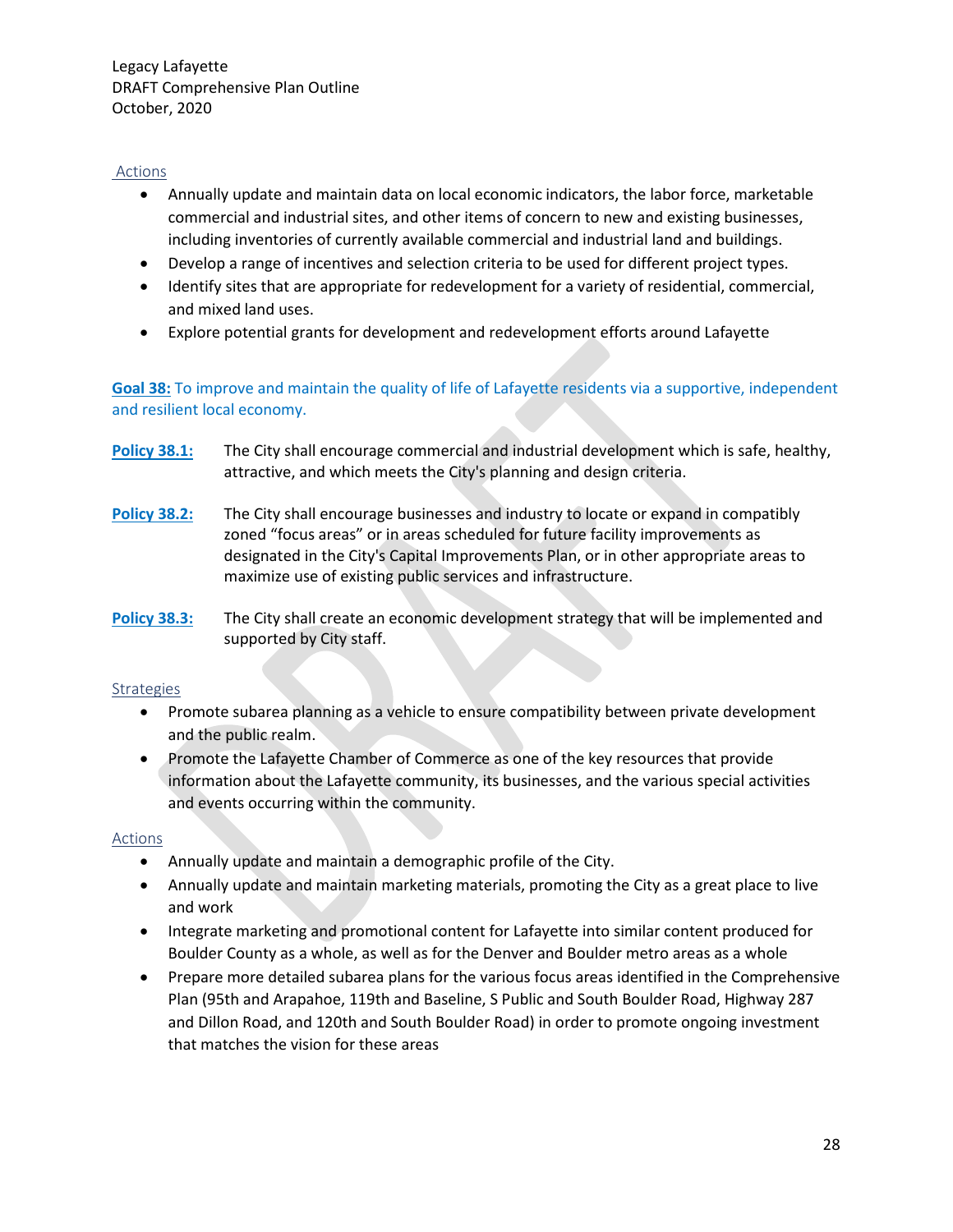**Goal 39:** To capitalize upon the unique assets and characteristics of Old Town Lafayette.

- **Policy 39.1:** The City shall encourage businesses that complement Old Town Lafayette and that enhance its character.
- **Policy 39.2:** The City shall invest in and designate Old Town Lafayette as the civic and cultural center of the city.

#### Strategies:

- Promote Old Town Lafayette's viable niche opportunities to foster a creative, diverse and eclectic tenant profile.
- Utilize arts and cultural programming to enhance the marketability and tourism appeal of Lafayette as a regional destination.
- Support businesses and other uses that grow and attract complementary businesses and uses to Old Town Lafayette.
- Support small business programs that provide development funding or educational tools to such businesses in order to retain existing businesses by allowing them to expand and to bring new businesses to Old Town Lafayette.
- Encourage the development of outdoor public plazas as small gathering places, in addition to Festival Plaza.

#### Actions:

- Update the Downtown Vision Plan with a focus on identifying and prioritizing public and private improvements.
- Evaluate the benefits versus the investment costs of applying for entry into the Colorado Creative District Program.
- Explore additional cultural heritage educational exhibits, artistic amenities, cultural resources, or events that spotlight Lafayette's unique past (e.g. coal mining heritage, agriculture, historic neighborhoods and businesses, etc.).
- Collaborate with the Chamber of Commerce and other entities around the area to develop updated marketing collateral for Old Town Lafayette on a periodic basis

# Regional Cooperation

**Goal 40:** To collaborate with local jurisdictions and agencies for the purpose of maintaining balanced growth.

- **Policy 40.1:** The City shall work with Boulder County, adjacent municipalities, and other quasigovernmental agencies on cooperative planning efforts.
- **Policy 40.2:** The City shall work with regional and local service providers to ensure that future service extensions and improvements will be consistent with the Comprehensive Plan.